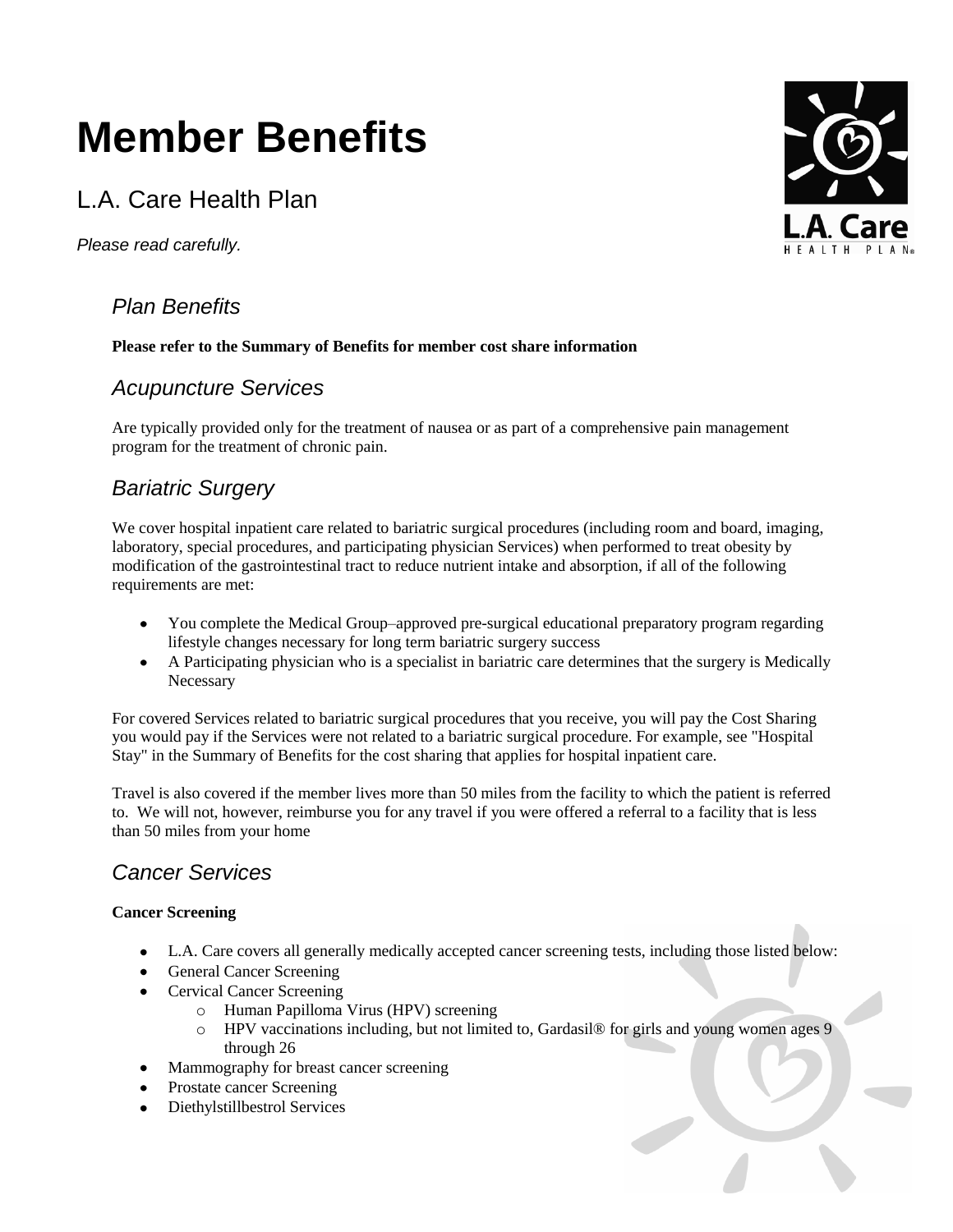#### **Women's Health and Cancer Rights Act.**

If you have had or are going to have a mastectomy or lymph node dissection, you may be entitled to certain benefits under the Women's Health and Cancer Rights Act. For individuals receiving mastectomy-related benefits, coverage will be provided in a manner determined in consultation with the attending physician and the patient, for all stages of reconstruction of the breast on which the mastectomy was performed, surgery and reconstruction of the other breast to produce a symmetrical appearance, prostheses, and treatment of physical complications of the mastectomy, including lymphedemas. You and your doctor decide how long you need to stay in the hospital after the surgery based on medical necessity. These benefits will be provided subject to the same Cost Sharing applicable to other medical and surgical benefits provided under this plan.

### **Cancer clinical trials.**

If you have cancer, you may be able to be part of a cancer clinical trial. A cancer clinical trial is a research study with cancer patients to find out if a new cancer treatment or drug is safe and treats a member's type of cancer. ¬ Cancer clinical trial must meet certain requirements, when referred by your L.A. Care doctor or treating provider. It must have a meaningful potential to benefit you and must be approved by one of the following: the National Institute of Health (NIH), the Food and Drug Administration (FDA), the U.S. Department of Defense or the U.S. Veteran's Administration. If you are part of an approved cancer clinical trial, L.A. Care will provide coverage for all routine patient care cost related to the clinical trial.

### **For covered Services related to a clinical trial, you will pay the Cost Sharing you would pay if the Services were not related to a clinical trial.**

### **Services associated with clinical trials exclusions**

- Services that are provided solely to satisfy data collection and analysis needs and are not used in your clinical management
- Services that are customarily provided by the research sponsors free of charge to enrollees in the clinical trial

If you have a life-threatening or weakened condition, or were eligible but denied coverage for a cancer clinical trial, you have the right to request an Independent Medical Review (IMR) on the denial. You can learn more about this in the "Complaints: What should I do if I am unhappy?" section.

# *Chemical Dependency Services*

### **Inpatient detoxification**

We cover hospitalization in a participating hospital only for medical management of withdrawal symptoms, including room and board, participating physician Services, drugs, dependency recovery Services, education, and counseling.

### **Outpatient chemical dependency care**

We cover the following Services for treatment of chemical dependency:

- Day-treatment programs
- Intensive outpatient programs
- Individual and group chemical dependency counseling
- Medical treatment for withdrawal symptoms

Additional covered services include: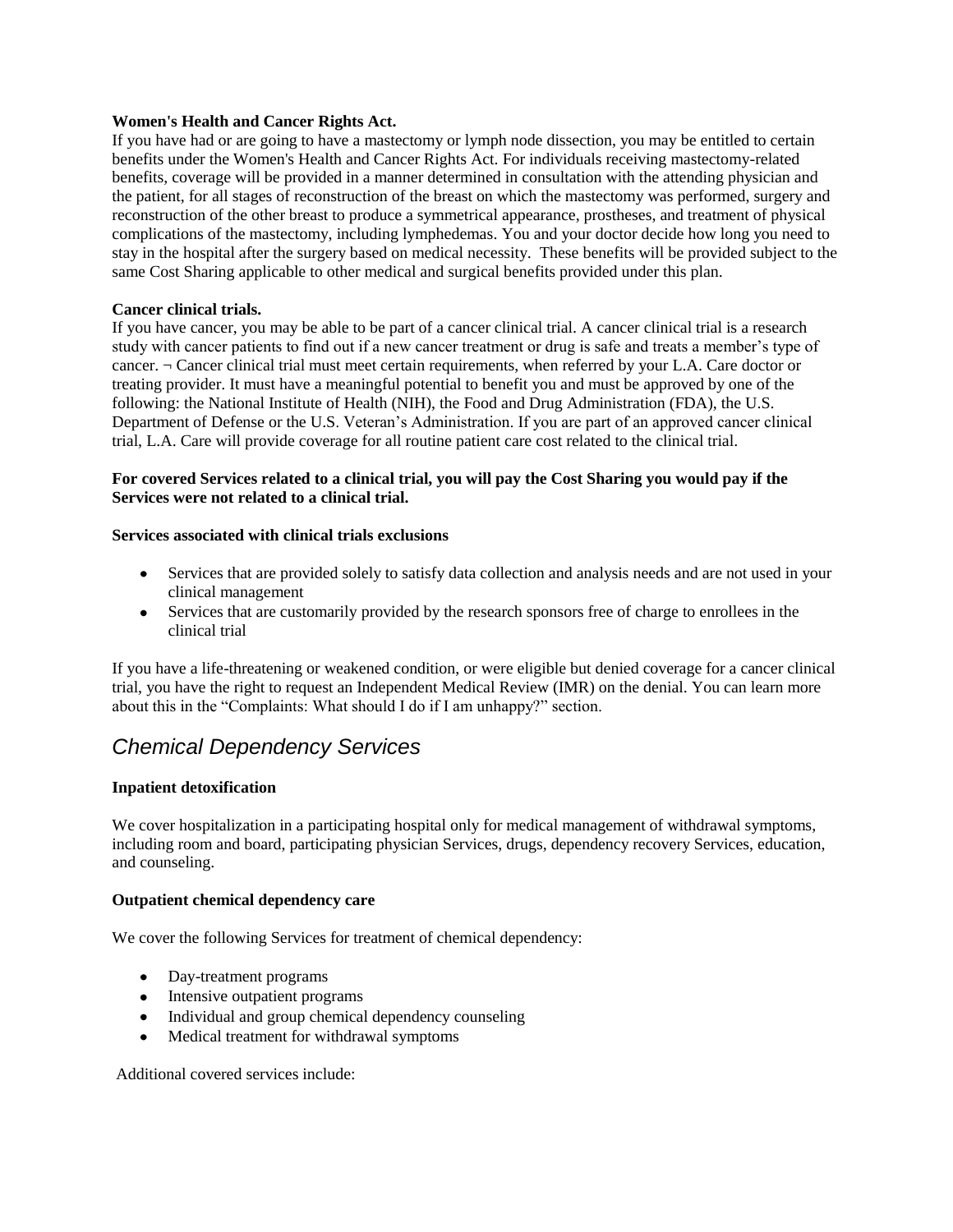- Individual chemical dependency evaluation and treatment
- Group chemical dependency

We cover methadone maintenance treatment for all Enrollees when medically necessary at a licensed treatment center approved by the Medical Group.

### **Transitional residential recovery Services**

We cover chemical dependency treatment in a nonmedical transitional residential recovery setting approved in writing by the Medical Group. These settings provide counseling and support services in a structured environment.

### **Chemical dependency services exclusion**

Services in a specialized facility for alcoholism, drug abuse, or drug addiction except as otherwise described in this "Chemical Dependency Services" section

### **Dental and Orthodontic Services**

We do not cover dental and orthodontic Services for adults, but we do cover some dental and orthodontic Services as described in this "Dental and Orthodontic Services" section.

### **Dental Services for radiation treatment**

We cover dental evaluation, X-rays, fluoride treatment, and extractions necessary to prepare your jaw for radiation therapy of cancer in your head or neck if a participating physician provides the services or if the Medical Group authorizes a referral to a participating dentist.

#### **Dental anesthesia**

For dental procedures at a participating facility, we provide general anesthesia and the facility's Services associated with the anesthesia if all of the following are true:

- You are under age 7, or you are developmentally disabled, or your health is compromised
- Your clinical status or underlying medical condition requires that the dental procedure be provided in a hospital or outpatient surgery center
- The dental procedure would not ordinarily require general anesthesia

We do not cover any other Services related to the dental procedure, such as the dentist's Services.

### **Dental and orthodontic Services for cleft palate**

We cover dental extractions, dental procedures necessary to prepare the mouth for an extraction, and orthodontic Services, if they meet all of the following requirements:

- The Services are an integral part of a reconstructive surgery for cleft palate that we are covering under "Reconstructive Surgery" in this "Plan Benefits" section
- A participating physician provides the Services or the Medical Group authorizes a referral to a participating dentist or orthodontist

#### **Cost Sharing for dental and orthodontic Services**

Dental and orthodontic services covered under this "Dental and Orthodontic Services" section include:

- Hospital inpatient care
- Outpatient consultations, exams, and treatment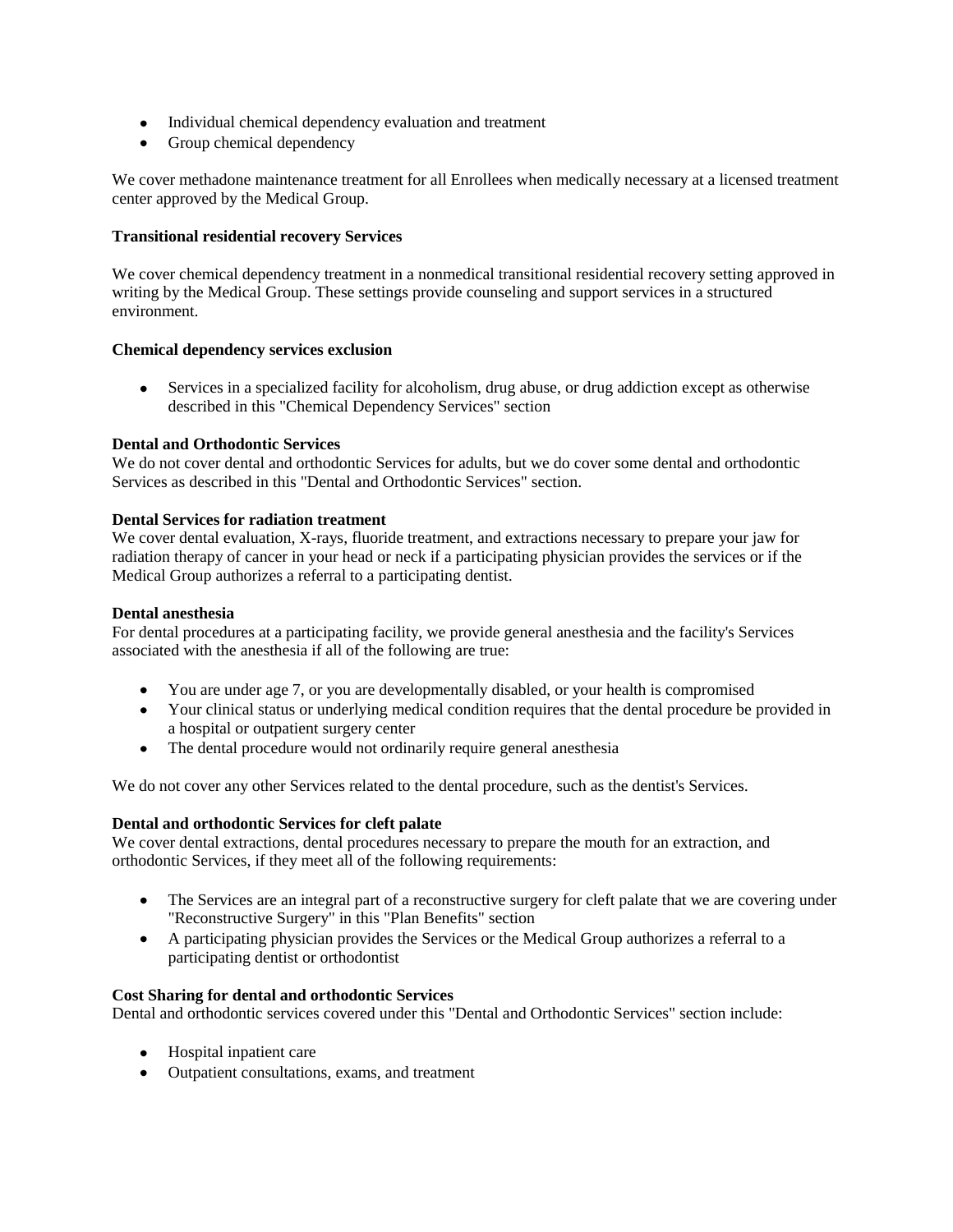Outpatient surgery: if it is provided in an outpatient or ambulatory surgery center or in a hospital operating room, or if it is provided in any setting and a licensed staff member monitors your vital signs as you regain sensation after receiving drugs to reduce sensation or to minimize discomfort

# *Diabetic Care*

These services are covered for diabetics when medically necessary:

- Diabetes urine-testing supplies and insulin-administration devices: We cover ketone test strips and sugar or acetone test tablets or tapes for diabetes urine testing.
- Insulin-administration devices: We cover the following insulin-administration devices: pen delivery devices, disposable needles and syringes, and visual aids required to ensure proper dosage (except eyewear).
- Prescription drugs: See Drugs Section Below
- Podiatric devices (such as special footwear or shoe inserts) to prevent or treat diabetes-related complications when prescribed by a Participating physician or by a Participating provider who is a podiatrist
- Training and health education for self-management  $\bullet$
- Family education for self-management

# *Diagnostic X-Ray and Laboratory Services*

- Imaging Services that are Preventive Care Services:
	- o preventive mammograms
	- o preventive aortic aneurysm screenings
	- o bone density CT scans
	- o bone density DEXA scans
- All other CT scans, and all MRIs and PET scans are covered.  $\bullet$
- Nuclear medicine is covered  $\bullet$

### **Laboratory tests:**

- Laboratory tests to monitor the effectiveness of dialysis
- Fecal occult blood tests
- Routine laboratory tests and screenings that are Preventive Care Services, such as preventive cervical cancer screenings, prostate specific antigen tests, cholesterol tests (lipid panel and profile), diabetes screening (fasting blood glucose tests), certain sexually transmitted disease (STD) tests, and HIV tests
- All other laboratory tests (including tests for specific genetic disorders for which genetic counseling is available)
- Routine preventive retinal photography screenings
- All other diagnostic procedures provided by Participating providers who are not physicians (such as EKGs and EEGs)
- Radiation therapy
- Ultraviolet light treatments

# *Dialysis Care*

After you receive appropriate training at a dialysis facility we designate, we also cover equipment and medical supplies required for home hemodialysis and home peritoneal dialysis inside our Service Area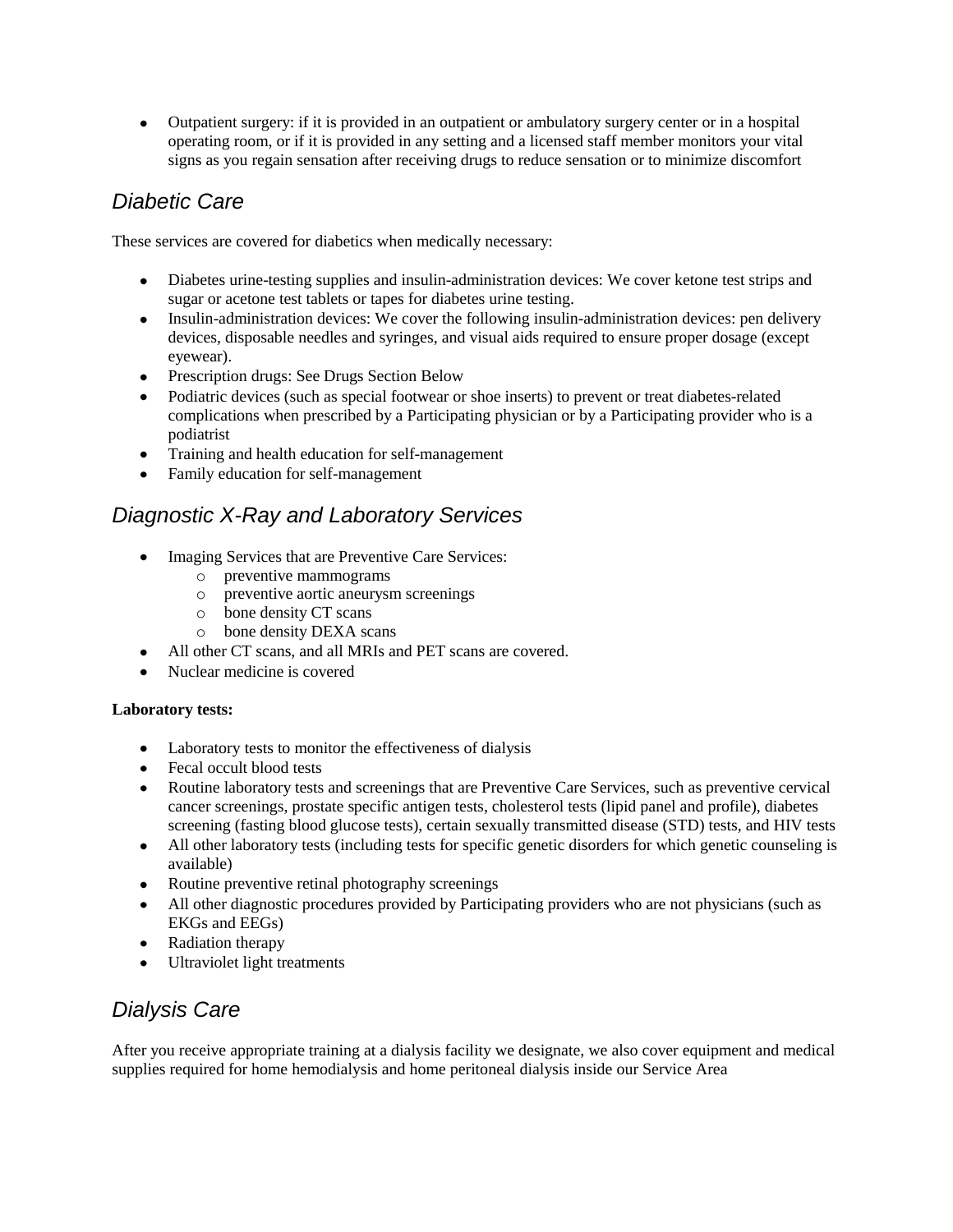Coverage is limited to the standard item of equipment or supplies that adequately meets your medical needs. We decide whether to rent or purchase the equipment and supplies, and we select the vendor. You must return the equipment and any unused supplies to us or pay us the fair market price of the equipment and any unused supply when we are no longer covering them.

The following are covered services related to dialysis:

- Inpatient dialysis care
- Hemodialysis treatment at a Plan Facility
- All other outpatient consultations, exams, and treatment Exclusions:
- Comfort, convenience, or luxury equipment, supplies and features
- Nonmedical items, such as generators or accessories to make home dialysis equipment portable for travel

# *Durable Medical Equipment (DME)*

Durable medical equipment (DME) is medically necessary equipment that is ordered by your physician and for use in the home. Inside our Service Area, we cover the durable medical equipment specified in this section for use in your home (or another location used as your home) in accord with our durable medical equipment formulary guidelines.

DME for home use is an item that is:

- Intended for repeated use
- Primarily and customarily used to serve a medical purpose
- Generally not useful to a person who is not ill or injured
- Appropriate for use in the home.

Covered DME (including repair or replacement of covered equipment, unless due to loss or misuse) is provided. We decide whether to rent or purchase the equipment, and we select the vendor. You must return the equipment to us or pay us the fair market price of the equipment when we are no longer covering it.

Examples of DME include:

- For diabetes blood testing, blood glucose monitors and their supplies (such as blood glucose monitor test strips, lancets, and lancet devices)
- Infusion pumps (such as insulin pumps) and supplies to operate the pump
- Peak flow meters
- IV pole
- Bone stimulator
- Cervical traction (over door)

### **Durable medical equipment exclusion**

Comfort, convenience, or luxury equipment or features

# *Emergency Care Services*

L.A. Care covers emergency care services 24 hours a day, seven days a week. Emergency room visits are covered and the copay if applicable is waived if you are admitted to the hospital. Emergency care services are medically necessary covered services, including ambulance and mental health services, which a prudent layperson in good faith, would have considered necessary to stop or relieve: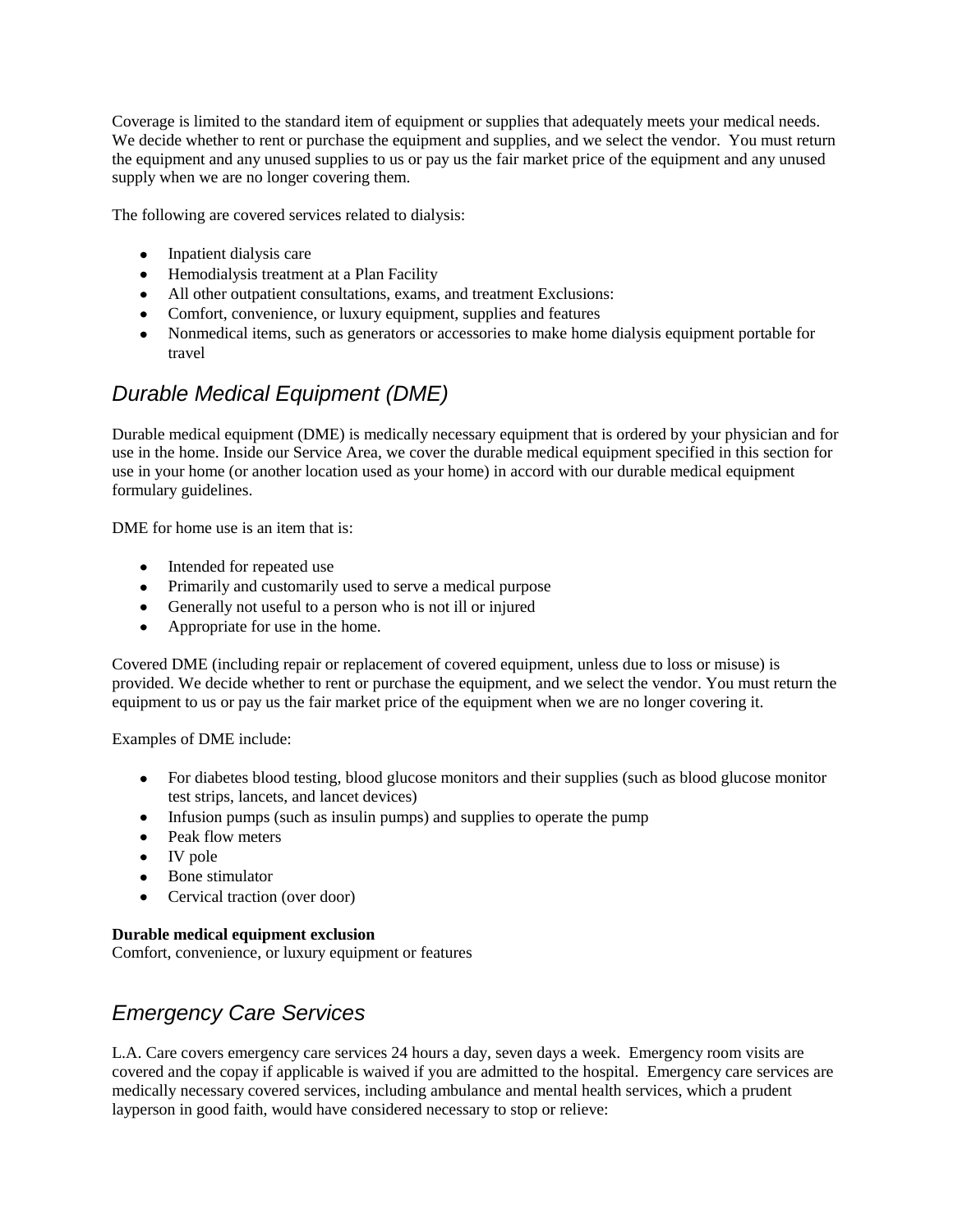- A serious illness or symptom,
- An injury, severe pain, or active labor,
- A condition that needs immediate diagnosis and treatment.

Emergency services include a medical screening, exam, and evaluation by a doctor or other appropriate personnel. Emergency services also include both physical and mental emergency conditions.

Examples of some emergencies include, but are not limited to:

- Breathing problems
- Seizures (convulsions)
- Extreme bleeding
- Unconsciousness/blackouts (will not wake up)
- Severe pain (including chest pain)
- Swallowing of poison or medicine overdose
- $\bullet$ Broken bones

Non-emergency services given after the medical screening exam and the services needed to stabilize the condition, require that the provider get an authorization from L.A. Care.

Your PCP must provide the follow-up care for emergency services. You will be reimbursed for all charges paid by you for covered emergency services, including medical transportation services, provided by nonparticipating providers.

#### **Emergency Services Out of the Service Area**

If an emergency occurs while out of the service area, you may receive emergency services at the nearest emergency facility (doctor, clinic or hospital). You must report such services to L.A. Care within 48 hours, or as soon capable. Any treatment given that is not authorized by your PCP or L.A. Care, and which is later determined by L.A. Care not to be for emergency services, as defined in this handbook, will not be covered.

#### **Post Stabilization and Follow-up Care After an Emergency**

Once your emergency medical condition has been treated at a hospital and an emergency no longer exists because your condition is stabilized, the doctor who is treating you may want you to stay in the hospital for a while longer before you can safely leave the hospital. The services you receive after an emergency condition is stabilized are called "post-stabilization services."

If the hospital where you received emergency services is not part of L.A. Care Health Plan's contracted network ("non-contracted hospital"), the non-contracted hospital will contact L.A. Care to get approval for you to stay in the non-contracted hospital. If L.A. Care approves your continued stay in the non-contracted hospital, you will not have to pay for services.

If L.A. Care has notified the non-contracting hospital that you can safely be moved to one of L.A. Care's contracted hospitals, L.A. Care will arrange and pay for you to be moved from the non-contracted hospital to a contracted hospital.

If L.A. Care determines that you can be safely transferred to a contracted hospital, and you, your spouse or legal guardian do not agree to you being transferred, the non-contracted hospital must give you, your spouse or legal guardian a written notice stating that you will have to pay for all of the cost for post-stabilization services provided to you at the non-contracted hospital after your emergency condition is stabilized.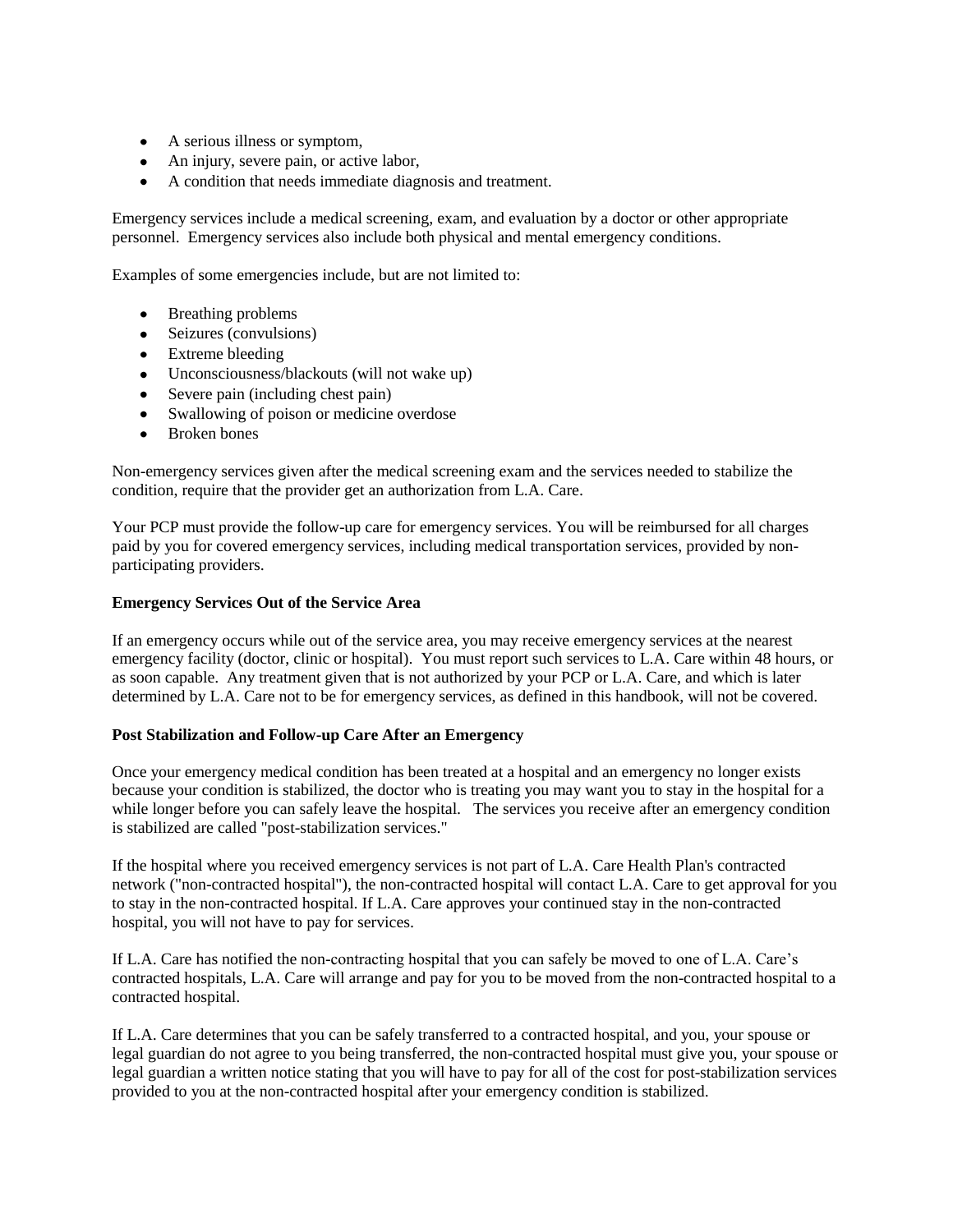Also, you may have to pay for services if the non-contracted hospital cannot find out what your name is and cannot get L.A. Care's contact information to ask for approval to provide services once you are stable.

If you feel that you were improperly billed for post-stabilization services that you received from a noncontracted hospital, please contact the L.A. Care Member Services at 1-855-270-2327. Family Planning

Family planning services are provided to Enrollees of child-bearing age to help them choose the number and spacing of children. These services include all methods of birth control approved by the Food and Drug Administration (FDA). You may receive family planning services and FDA-approved contraceptives from any participating health care provider that licensed to provide these services. Examples of family planning providers include:

- Your PCP
- Clinics
- Certified Nurse Midwives and Certified Nurse Practitioners
- Ob/Gyn specialists

Family planning services also include counseling and surgical procedures for the termination of pregnancy (called an abortion). Please call L.A. Care's Member Services Department at 1-855-270-2327if you need more information about the centers that perform these services.

# *Health Education Services*

Health education services offered through L.A. Care's Health In MotionTM program and include group appointments and individual telephonic counseling. Topics include asthma, diabetes, high blood pressure, nutrition and exercise. Group appointments are offered in English and Spanish at places and times convenient for you.

Health In MotionTM also offers weight control programs for kids, teens and adults. Members 18 years and older who qualify can get Weight Watchers© meeting coupons.

Health education resources include written materials, community referrals, online information, CDs/DVDs or videos, and L.A. Care's Nurse Advice Line. Resources are available in multiple languages for many health topics.

All health education services and resources are free. Call L.A. Care for more information at 1-855-270-2327 (TTY 1-855-576-1620) or go to www.lacarecovered.org.

# *Human Immune-Deficiency Virus (HIV) Services*

### **HIV Testing**

You can get confidential HIV testing from any health care provider licensed to provide these services. You do not need a referral or okay from your PCP or health plan for confidential HIV testing. Examples of where you can get confidential HIV testing include:

- Your PCP
- Los Angeles County Department of Health Services
- Family planning services providers
- Prenatal clinics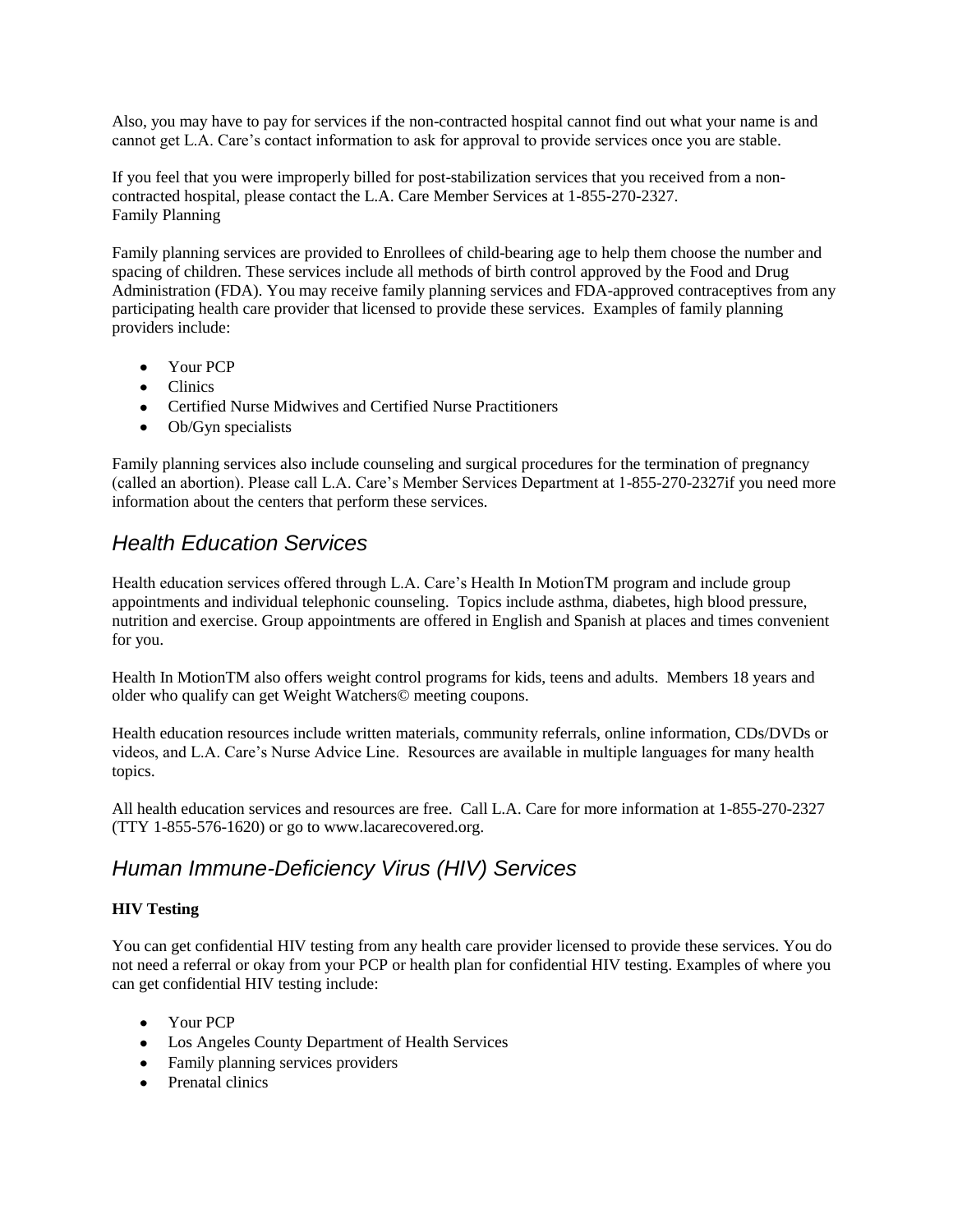Please call L.A. Care at 1-855-270-2327 to request a list of testing sites.

# **Home Health Care**

"Home health care" means Services provided in the home by nurses, medical social workers, home health aides, and physical, occupational, and speech therapists. We cover home health care only if all of the following are true:

- You are substantially confined to your home (or a friend's or relative's home)
- Your condition requires the Services of a nurse, physical therapist, occupational therapist, or speech therapist (home health aide Services are not covered unless you are also getting covered home health care from a nurse, physical therapist, occupational therapist, or speech therapist that only a licensed provider can provide)
- A participating provider determines that it is feasible to maintain effective supervision and control of your care in your home and that the Services can be safely and effectively provided in your home
- The Services are provided inside our Service Area

Services are limited to those authorized by L.A. Care to 100 visits per year, 3 visits per day, up to 2 hours per visit (nurse, social worker, physical/ occupational/ speech therapist) or 3 hours for a home health aide. If a service can be provided in more than one location, L.A. Care will work with the provider to choose the location.

Note: If a visit by a nurse, medical social worker, or physical, occupational, or speech therapist lasts longer than 2 hours, then each additional increment of 2 hours counts as a separate visit. If a visit by a home health aide lasts longer than 3 hours, then each additional increment of 3 hours counts as a separate visit. For example, if a nurse comes to your home for 2 hours and then leaves, that counts as 2 visits. Also, each person providing Services counts toward these visit limits. For example, if a home health aide and a nurse are both at your home during the same 2 hours that counts as two visits.

Exclusions:

- Custodial care
- Care than an unlicensed family member or layperson could provide safety/effectively
- Care in the home if home does not have a safe and effective treatment setting

### **Hospice**

Hospice care is a specialized form of interdisciplinary health care designed to provide palliative care and to alleviate the physical, emotional, and spiritual discomforts of a Member experiencing the last phases of life due to a terminal illness. It also provides support to the primary caregiver and the Member's family. A Member who chooses hospice care is choosing to receive palliative care for pain and other symptoms associated with the terminal illness, but not to receive care to try to cure the terminal illness. You may change your decision to receive hospice care benefits at any time.

We cover the hospice services listed below when all of the following requirements are met:

- A participating provider has diagnosed you with a terminal illness and determines that your life expectancy is 12 months or less
- The covered services are provided inside our Service
- The Services are provided by a licensed hospice agency that is a participating provider
- The Services are necessary for the palliation and management of your terminal illness and related  $\bullet$ conditions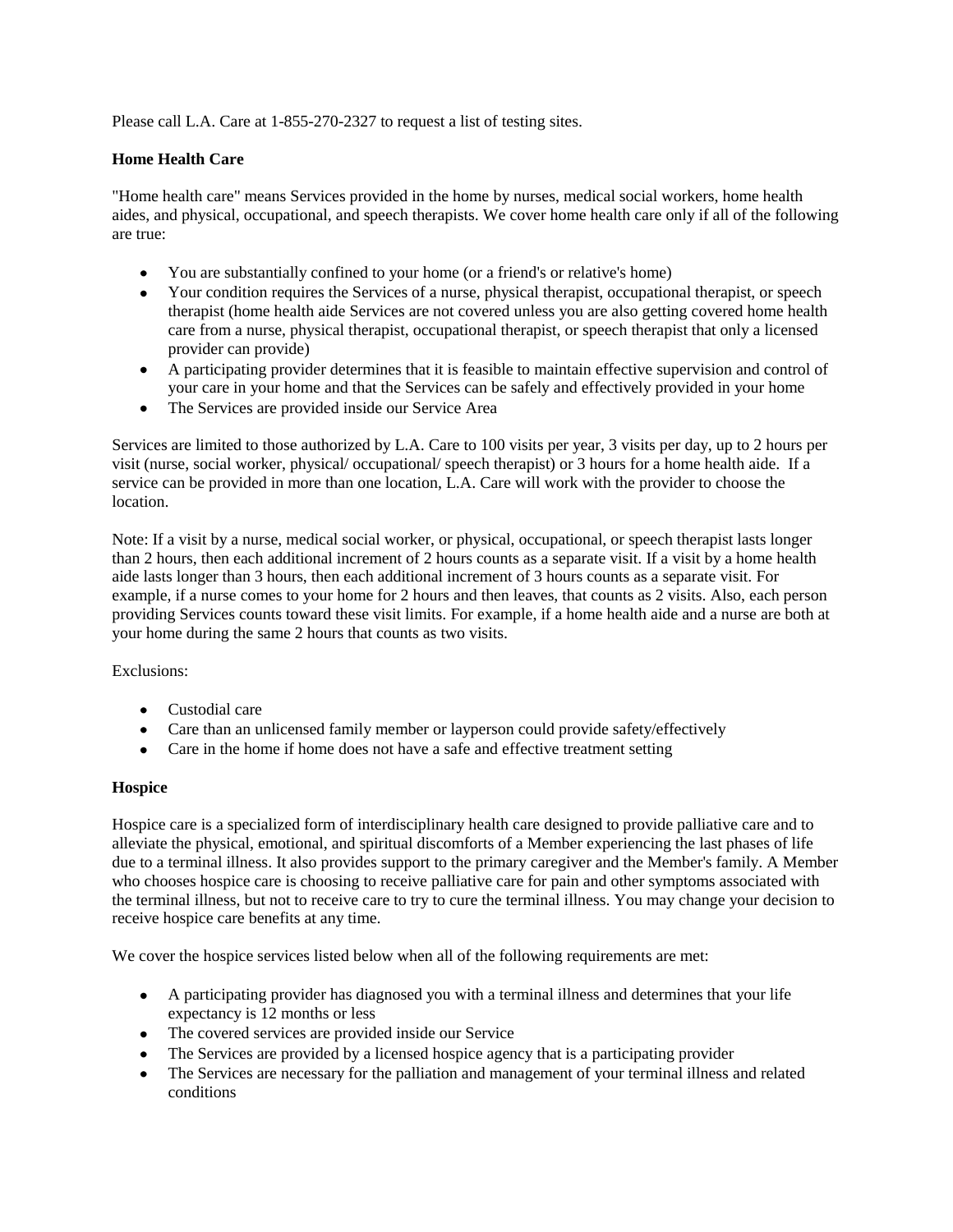If all of the above requirements are met, we cover the following hospice services, which are available on a 24 hour basis if necessary for your hospice care:

- Participating physician services
- Skilled nursing care, including assessment, evaluation, and case management of nursing needs, treatment for pain and symptom control, provision of emotional support to you and your family, and instruction to caregivers
- Physical, occupational, or speech therapy for purposes of symptom control or to enable you to maintain activities of daily living
- Respiratory therapy
- Medical social services
- Home health aide and homemaker services
- Palliative drugs prescribed for pain control and symptom management of the terminal illness in accord with our drug formulary guidelines. You must obtain these drugs from Plan Pharmacies.
- Durable medical equipment
- Respite care when necessary to relieve your caregivers. Respite care is occasional short-term inpatient care limited to no more than five consecutive days at a time
- Counseling and bereavement services
- Dietary counseling
- The following care during periods of crisis when you need continuous care to achieve palliation or management of acute medical symptoms:
	- o Nursing care on a continuous basis for as much as 24 hours a day as necessary to maintain you at home
	- o Short-term inpatient care required at a level that cannot be provided at home

#### **Hospital Inpatient Care**

The following Inpatient hospital services are covered when authorized by L.A. Care and provided at a participating hospital. Any hospital may be used in case of an emergency without authorization.

- Room and board, including a private room if Medically Necessary
- Specialized care and critical care units
- General and special nursing care
- Operating and recovery rooms
- Services of participating physicians, including consultation and treatment by specialists
- $\bullet$ Anesthesia
- Drugs prescribed in accord with our drug formulary guidelines (for discharge drugs prescribed when you are released from the hospital, please refer to "Outpatient Prescription Drugs, Supplies, and Supplements" in this "Benefits and Cost Sharing" section)
- $\bullet$ Radioactive materials used for therapeutic purposes
- Durable medical equipment and medical supplies
- Imaging, laboratory, and special procedures, including MRI, CT, and PET scans  $\bullet$
- Blood, blood products, and their administration  $\bullet$
- Obstetrical care and delivery (including cesarean section).
- Physical, occupational, and speech therapy (including treatment in an organized, multidisciplinary rehabilitation program)
- Respiratory therapy
- Medical social services and discharge planning  $\bullet$

#### **Services not covered under this "Hospital Inpatient Care" section**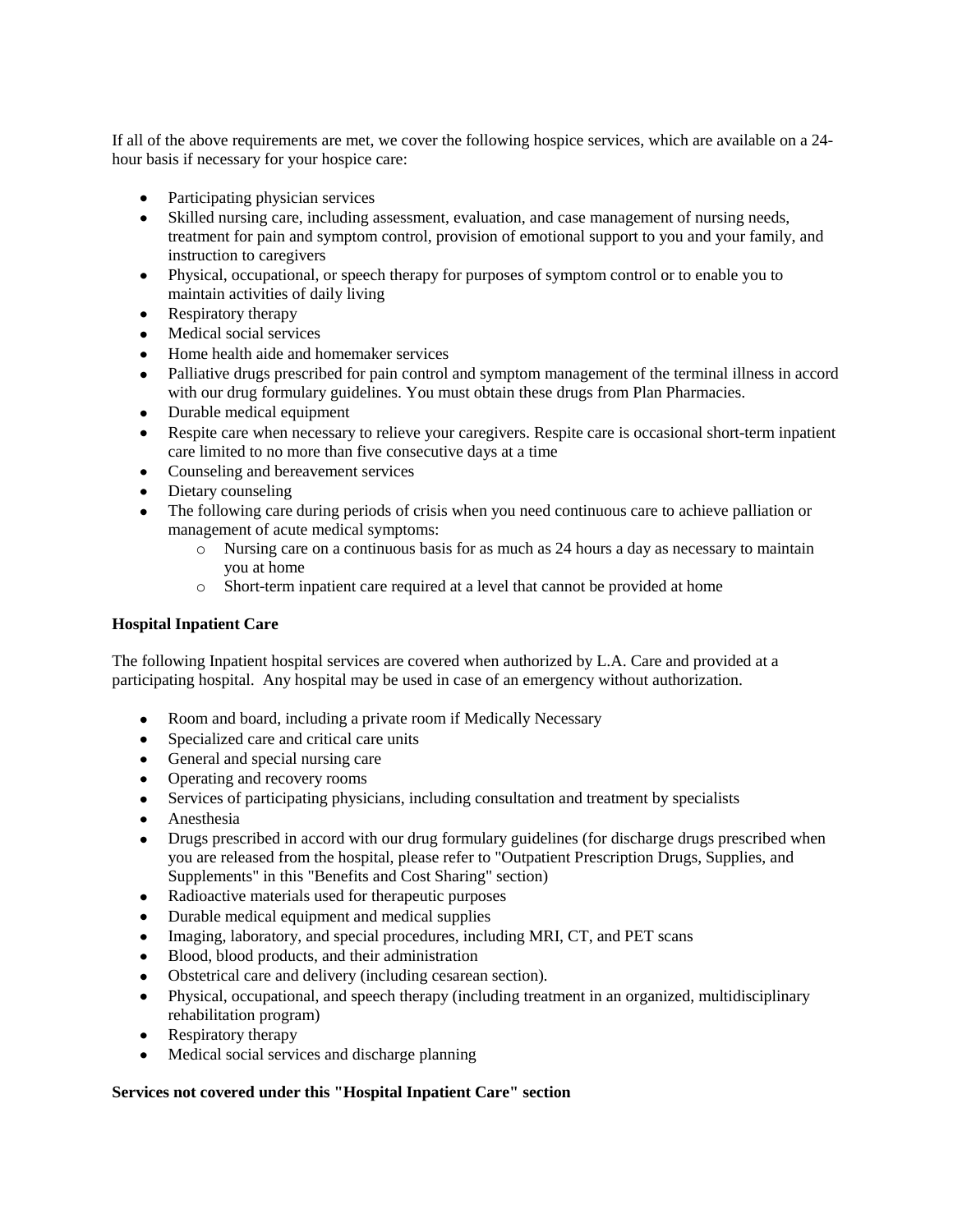The following types of inpatient Services are covered only as described under the following headings of this "Plan Benefits" section:

- $\bullet$  . Bariatric Surgery
- Chemical Dependency Services
- Clinical Trials
- Dental and Orthodontic Services
- Dialysis Care
- Hospice Care
- Mental Health Services
- Prosthetic and Orthotic Devices
- Reconstructive Surgery
- Skilled Nursing Facility Care
- Transplant Services

Exclusions: A private room in a hospital or personal or comfort items are excluded, unless medically necessary as determined by L.A. Care.

### **Skilled Nursing Care**

We cover up to 100 days of inpatient skilled nursing care provided by a participating skilled nursing facility. The skilled inpatient services must be customarily provided by a Skilled Nursing Facility, and above the level of custodial or intermediate care.

A benefit period begins on the date you are admitted to a hospital or Skilled Nursing Facility at a skilled level of care. A benefit period ends on the date you have not been an inpatient in a hospital or Skilled Nursing Facility, receiving a skilled level of care, for 60 consecutive days. A new benefit period can begin only after any existing benefit period ends. A prior three-day stay in an acute care hospital is not required.

We cover the following Services:

- Physician and nursing Services
- Room and board
- Drugs prescribed by a participating provider as part of your plan of care in the participating skilled nursing facility in accord with our drug formulary guidelines if they are administered to you in the participating skilled nursing by medical personnel
- Durable medical equipment in accord with our durable medical equipment formulary if Skilled Nursing Facilities ordinarily furnish the equipment
- Imaging and laboratory Services that Skilled Nursing Facilities ordinarily provide
- Medical social services
- Blood, blood products, and their administration
- Medical supplies
- Physical, occupational, and speech therapy
- Respiratory therapy

### **Services not covered under this "Skilled Nursing Facility Care" section**

Coverage for the following Services is described under these headings in this "Plan Benefits" section:

• Outpatient imaging & Laboratory

Exclusion: Custodial care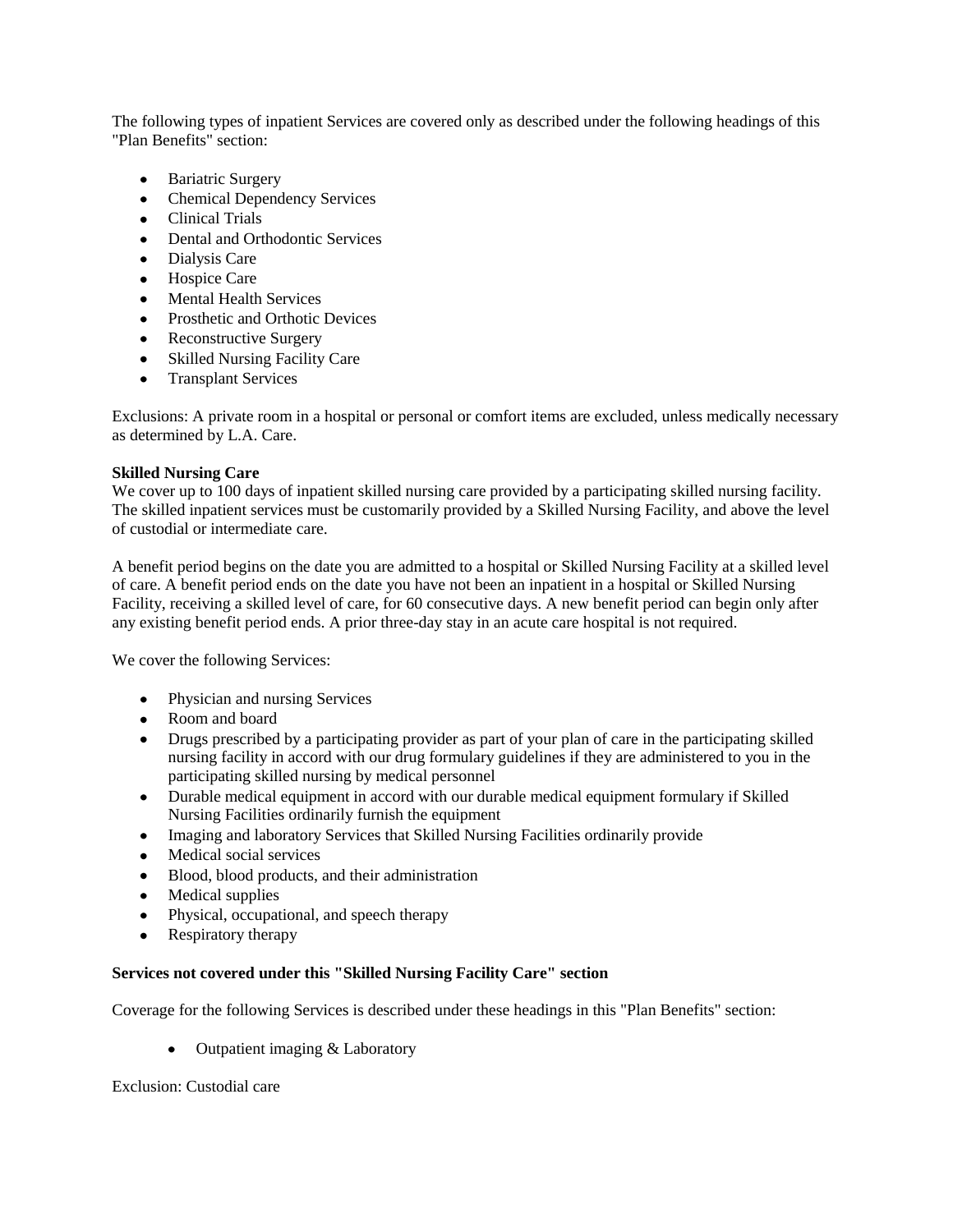# *Maternity Care*

All preconception and prenatal visits are covered by L.A. Care. Delivery and inpatient services are covered.

Maternity care includes the following:

- Regular doctor visits during your pregnancy (called prenatal visits)
- Ambulatory care services
- Diagnostic and genetic testing including, but not limited to: 1) Alpha-fetoprotein testing; 2) Screening for gestational diabetes
- Nutrition counseling, breastfeeding support, and supplies and counseling
- Labor and delivery care
- $\bullet$  Health care six (6) weeks after delivery (called postpartum care)
- Inpatient hospital care for at least 48 hours after normal vaginal deliveries or for at least 96 hours after a Cesarean section. Coverage for inpatient hospital care may be less than 48 hours or 96 hours if: 1) The decision is made by the mother and treating physician, and 2) A post-discharge follow-up visit for the mother and newborn is made within 48 hours of discharge
- Urgently needed services necessary to prevent serious deterioration to the health of your fetus, based on reasonable belief that your pregnancy-related condition for which treatment cannot be delayed until the enrollee returns to the plan's service area.

If you are pregnant, call L.A. Care at 1-855-270-2327 right away. We want to make sure you get the care you need. L.A. Care will help you choose your maternity care doctor from a doctor in your network. Ask your doctor to find out more.

After giving birth, you will receive breastfeeding education and special equipment if needed. Ask your doctor, or call L.A. Care at 1-855-270-2327 if you have any questions.

# *Medical Nutrition Therapy (MNT)*

MNT is intense nutrition counseling with a registered dietitian over the phone. MNT is used to treat serious health problems such as diabetes, pre-end-stage renal disease, and obesity.

Physician referral required. Some members may not qualify.

# *Medical Transportation*

### **Ambulance Services - Emergency**

Emergency transportation for a member that believes it is necessary to stop or relieve sudden serious illnesses or symptoms, or injury or conditions requiring immediate diagnosis and treatment. Ambulance transportation to the first hospital which accepts the member for emergency care is covered. This includes ambulance and ambulance transportation services provided through the 911 emergency response system.

#### **Ambulance Services – Nonemergency**

Inside the service area, we cover nonemergency ambulance and psychiatric transport van Services if a Plan or Plan-contracted physician determines that your condition requires the use of services that only a licensed ambulance (or psychiatric transport van) can provide and that the use of other means of transportation would endanger your health. These services are covered only when the vehicle transports you to or from covered services.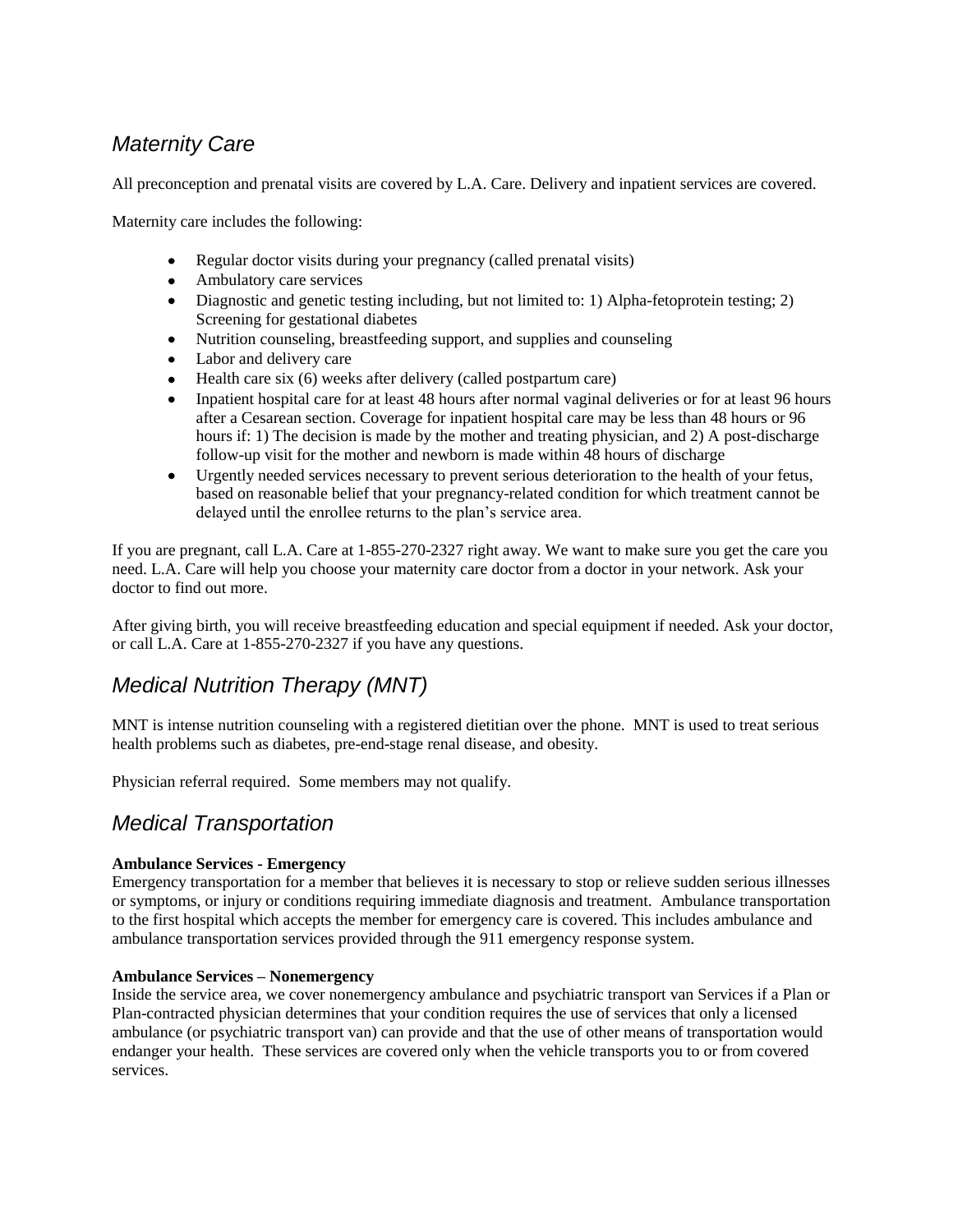Non-emergency transportation for the transfer of a member from a hospital to another hospital or facility or facility to home is covered when:

- Medically necessary, and
- Requested by an L.A. Care provider, and
- Authorized in advance by L.A. Care.

### **Ambulance Services Exclusion**

Coverage for transportation by airplane, passenger car, taxi or other form of public transportation is excluded, other than a licensed ambulance or psychiatric transport van), even if it is the only way to travel to a participating provider. This provision does not exclude medically necessary air ambulance services.

# *Mental Health Care*

We cover Services specified in this "Mental Health Care" section only when the Services are for the diagnosis or treatment of Mental Disorders. A "Mental Disorder" is a mental health condition identified as a "mental disorder" in the Diagnostic and Statistical Manual of Mental Disorders, Fourth Edition, Text Revision (DSM) that results in clinically significant distress or impairment of mental, emotional, or behavioral functioning. We do not cover services for conditions that the DSM identifies as something other than a "mental disorder." For example, the DSM identifies relational problems as something other than a "mental disorder," so we do not cover services (such as couples counseling or family counseling) for relational problems.

"Mental Disorders" include the following conditions:

- Severe Mental Illness of a person of any age. "Severe Mental Illness" means the following mental disorders: schizophrenia, schizoaffective disorder, bipolar disorder (manic-depressive illness), major depressive disorders, panic disorder, obsessive-compulsive disorder, pervasive developmental disorder or autism, anorexia nervosa, or bulimia nervosa
- A Serious Emotional Disturbance of a child under age 18. A "Serious Emotional Disturbance" of a child under age 18 means a condition identified as a "mental disorder" in the DSM, other than a primary substance use disorder or developmental disorder, that results in behavior inappropriate to the child's age according to expected developmental norms, if the child also meets at least one of the following three criteria:
- $\bullet$ as a result of the mental disorder, (1) the child has substantial impairment in at least two of the following areas: self-care, school functioning, family relationships, or ability to function in the community; and (2) either (a) the child is at risk of removal from the home or has already been removed from the home, or (b) the mental disorder and impairments have been present for more than six months or are likely to continue for more than one year without treatment
- the child displays psychotic features, or risk of suicide or violence due to a mental disorder
- $\bullet$  the child meets special education eligibility requirements under Chapter 26.5 (commencing with Section 7570) of Division 7 of Title 1 of the California Government Code

### **Inpatient Mental Health Services**

We cover inpatient psychiatric hospitalization in a participating hospital. Coverage includes room and board, drugs, and Services of participating physicians and other providers who are licensed health care professionals acting within the scope of their license.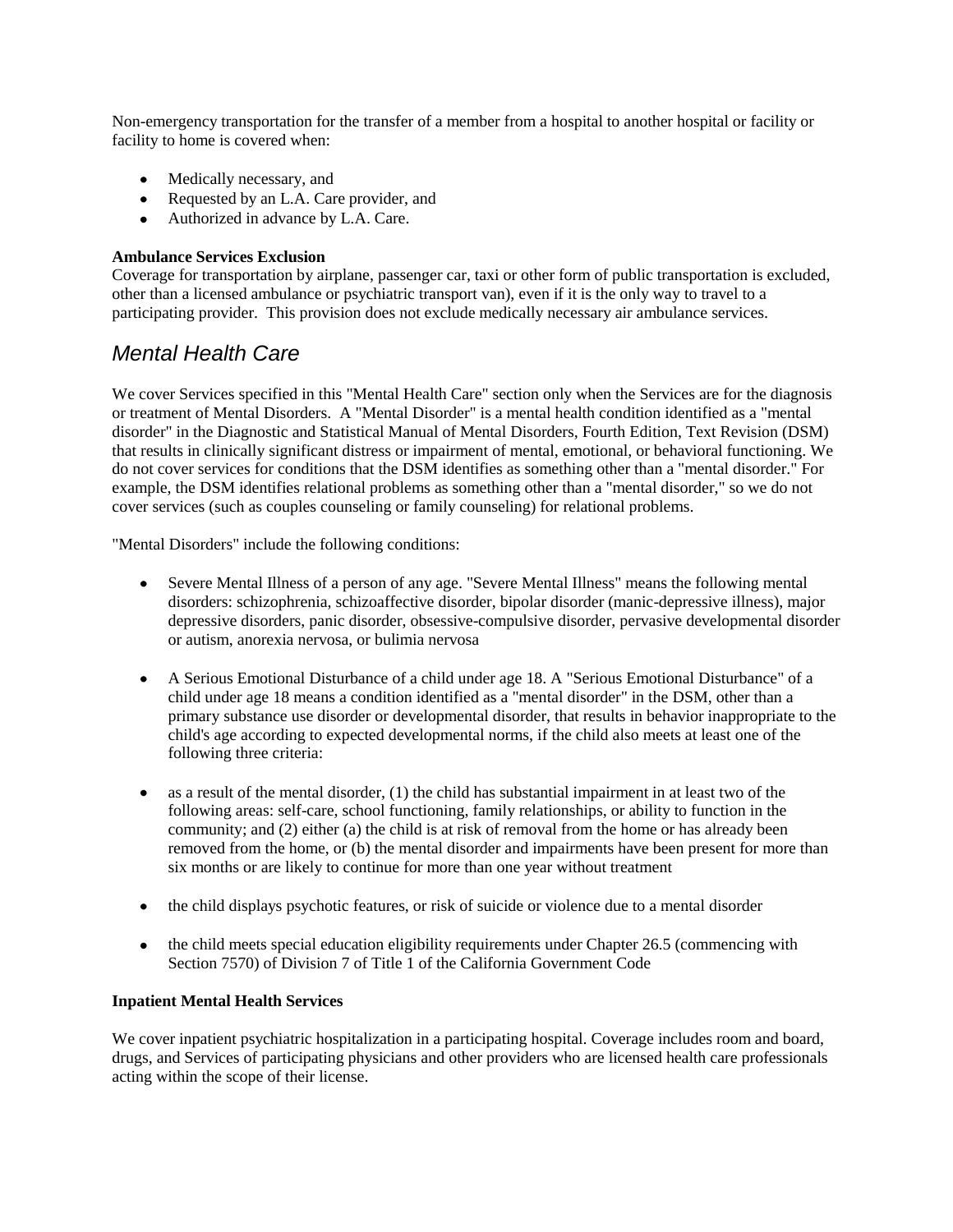### **Outpatient Mental Health Services**

We cover the following Services when provided by participating physicians or other participating providers who are licensed health care professionals acting within the scope of their license:

- Individual and group mental health evaluation and treatment
- Psychological testing when necessary to evaluate a Mental Disorder
- Outpatient Services for the purpose of monitoring drug therapy

Additional covered services include:

- Individual mental health evaluation and treatment
- Group mental health treatment

### **Behavioral Health Treatment for Autism and Pervasive Developmental Disorders**

Behavioral Health Treatment for members with Autism or Pervasive Developmental Disorders is covered when prescribed by a Physician or licensed psychologist who is a Plan Provider and the treatment is provided under a treatment plan prescribed by a Participating Provider. Behavioral Health Treatment must be prior authorized and obtained from Participating Providers.

Behavioral Health Treatment used for the purposes of providing respite, day care, or educational services, or to reimburse a parent for participation in the treatment is not covered.

"Behavioral Health Treatment" is defined as follows: Professional services and treatment programs, including applied behavior analysis and evidence-based intervention programs that develop or restore, to the maximum extent practicable, the functioning of an individual with pervasive developmental disorder or autism.

#### **Exclusions and Limitations**

- Alternative Therapies, unless the treatment is prescribed by a licensed physician and surgeon or by a licensed psychologist as Behavioral Health Treatment for pervasive developmental disorder or autism, and such treatment is provided pursuant to a treatment plan administered by qualified autism providers.
- Biofeedback, unless the treatment is prescribed by a licensed physician and surgeon or by a licensed psychologist as Behavioral Health Treatment for pervasive developmental disorder or autism, and such treatment is provided pursuant to a treatment plan administered by qualified autism providers.
- Non-skilled care that can be performed safely and effectively by family members (whether or not such  $\bullet$ family members are available to provide such services) or persons without licensure certification or the presence of a supervising licensed nurse, except for authorized homemaker services for hospice care, and except for Behavioral Health Treatment that is provided by a Qualified Autism Service Professional or Qualified Autism Service Paraprofessional for the treatment of pervasive developmental disorders or autism.

#### **Intensive psychiatric treatment programs**

We cover at **no charge** the following intensive psychiatric treatment programs at a participating facility:

- Short-term hospital-based intensive outpatient care (partial hospitalization)
- Short-term multidisciplinary treatment in an intensive outpatient psychiatric treatment program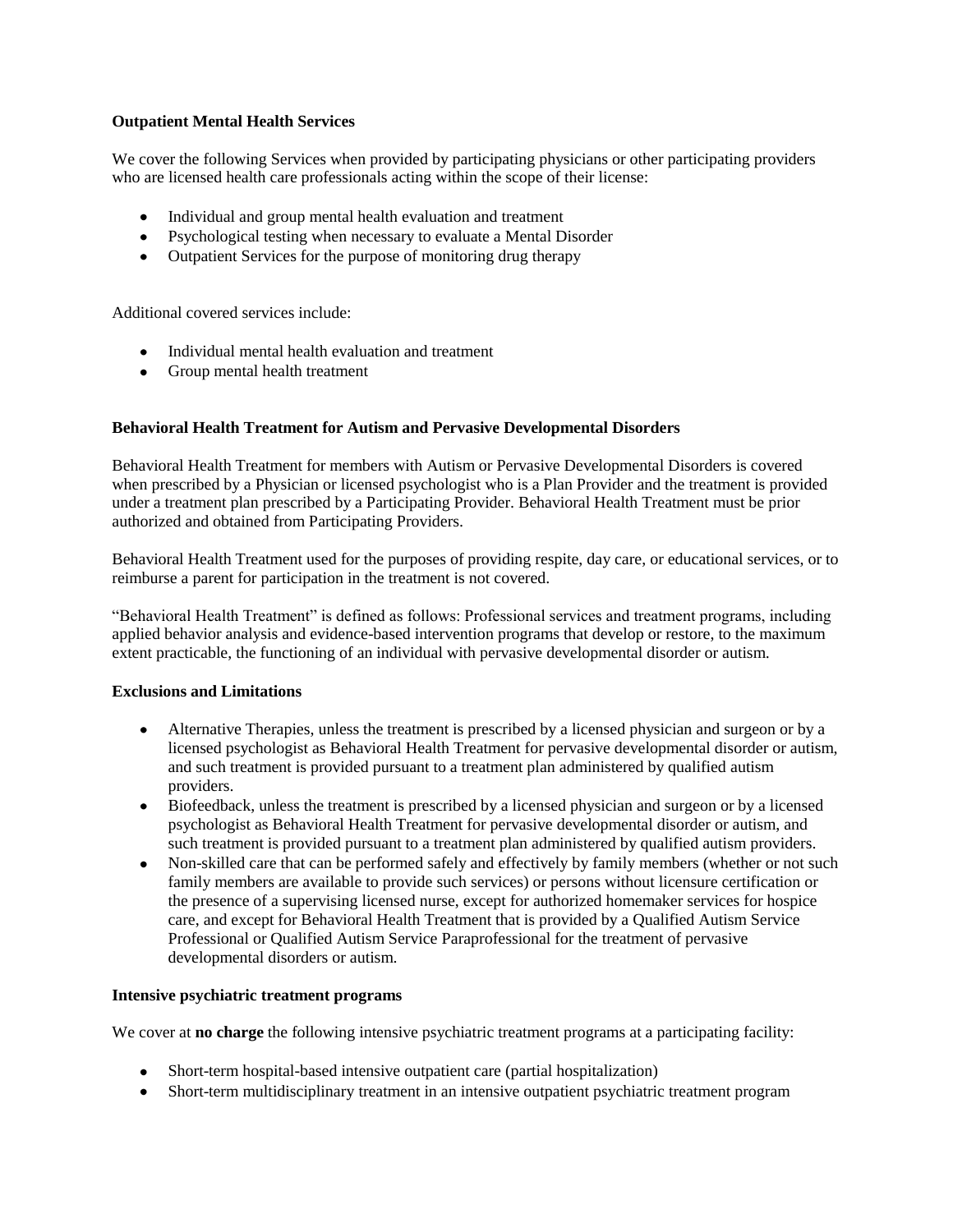- Short-term treatment in a crisis residential program in licensed psychiatric treatment facility with 24 hour-a-day monitoring by clinical staff for stabilization of an acute psychiatric crisis
- Psychiatric observation for an acute psychiatric crisis

# **Ostomy and Urological Supplies**

Inside our Service Area, we cover ostomy and urological supplies prescribed in accord with our soft goods formulary guidelines. We select the vendor, and coverage is limited to the standard supply that adequately meets your medical needs. These include:

- Adhesives liquid, brush, tube, disc or pad
- $\bullet$  Belts ostomy
- $\bullet$  Belts hernia
- Catheters
- Drainage Bags/Bottles bedside and leg
- Dressing Supplies
- Lubricants  $\bullet$
- Miscellaneous Supplies urinary connectors; gas filters; ostomy deodorants; drain tube attachment  $\bullet$ devices; soma caps tape; colostomy plugs; ostomy inserts; irrigation syringes, bulbs, and pistons; tubing; catheter clamps, leg straps and anchoring devices; penile or urethral clamps and compression devices
- $\bullet$  Pouches urinary, drainable, ostomy
- Skin barriers
- Tape all sizes, waterproof and non-waterproof

Our formulary guidelines allow you to obtain non-formulary ostomy and urological supplies (those not listed on our soft goods formulary for your condition) if they would otherwise be covered and the Medical Group determines that they are Medically Necessary.

Ostomy and urological supplies exclusion: Comfort, convenience, or luxury equipment or features

# *Outpatient Services*

### **Hospital and Outpatient Facility Services**

The following outpatient services are covered when authorized by L.A. Care and provided at a participating hospital or outpatient facility, such as an Ambulatory Surgery Center (ASC). This includes physical, occupational, and speech therapy as appropriate, and hospital services, which can reasonably be provided on an ambulatory basis. Related services and supplies which include:

- Operating room,
- General anesthesia,
- Treatment room,
- Ancillary services, and
- Medications which are given by the hospital or facility for use during the member's treatment at the facility.

General anesthesia for dental procedures is covered when performed at a hospital or surgery center because of a Member's medical condition, clinical status, or the severity of the dental procedure. L.A. Care will coordinate such services with the member's dental plan. Services of the dentist or oral surgeon are not covered by L.A. Care.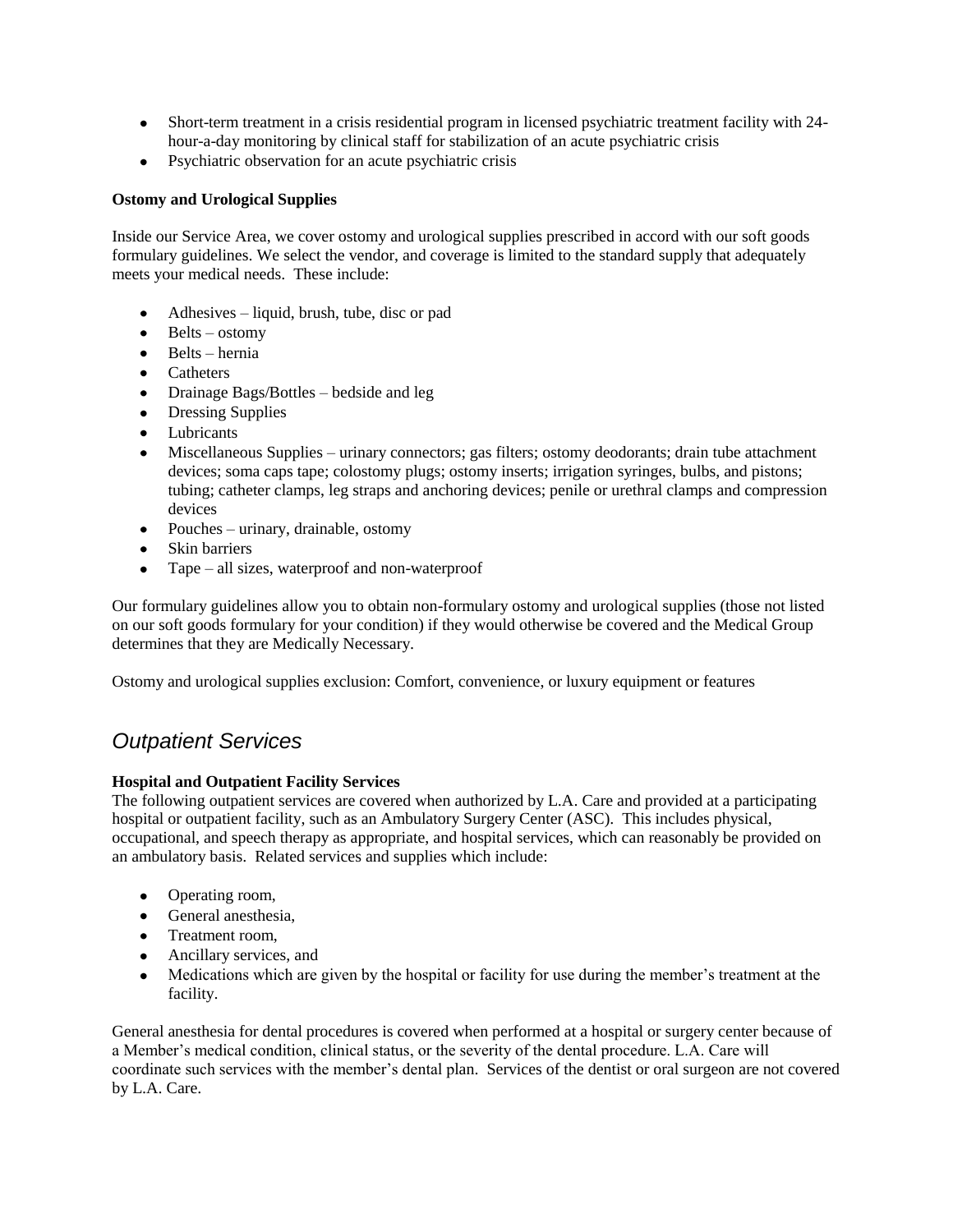# *Pediatric Services*

# **Pediatric Asthma Care**

Benefit includes nebulizers (including face mask and tubing), inhaler spacers, peak flow meters are covered. Education on the proper use of these items when medically necessary for management and treatment of asthma are covered.

# **Pediatric Vision Care**

L.A. Care covers the following Vision Care benefits for members up to the age of 19. The annual deductible is waived.

Vision benefits are provided through VSP. Its extensive nationwide network of providers offers professional vision care to members covered under group vision care plans. If you are not able to locate an accessible provider, please call VSP toll-free at 1-800-877-7195, and a customer service representative will help you find another provider. Covered benefits include the following:

- Eye exam, includes dilation if indicated
- 1 pair of prescription glasses per year or contacts
- Medically necessary contact lenses for the treatment of: keratoconus, pathological myopia, aphakia, anisometropia, aniseikonia, aniridia, corneal disorders, post-traumatic disorders, and irregular astigmatism.
- Low vision services

# *Prenatal Care*

Scheduled prenatal exams and the first post partum follow-up consult is covered at no charge. Other prenatal benefits include:

- Prenatal supplements
- Diagnostic and genetic testing

# *Prescription Drugs, Supplies, and Supplements*

We cover medically necessary drugs when prescribed by a licensed participating provider acting within the scope of his or her licensure and included on the L.A. Care drug formulary.

Brand name drugs will not be provided as a plan benefit if FDA-approved generic equivalents are available. Unless such generic equivalents are medically contra-indicated.

All of the following will be provided, as medically necessary:

- Injectable medication (including insulin)
- Needles and syringes
- Blood glucose testing strips for the monitoring and treatment of insulin dependent, non-insulin dependent and gestational diabetes
- Ketone urine testing strips
- Glucagon
- Inhaler Spacers needed to inhale covered drugs
- Lancets, and lancet puncture devices
- EpiPens
- Ana-kits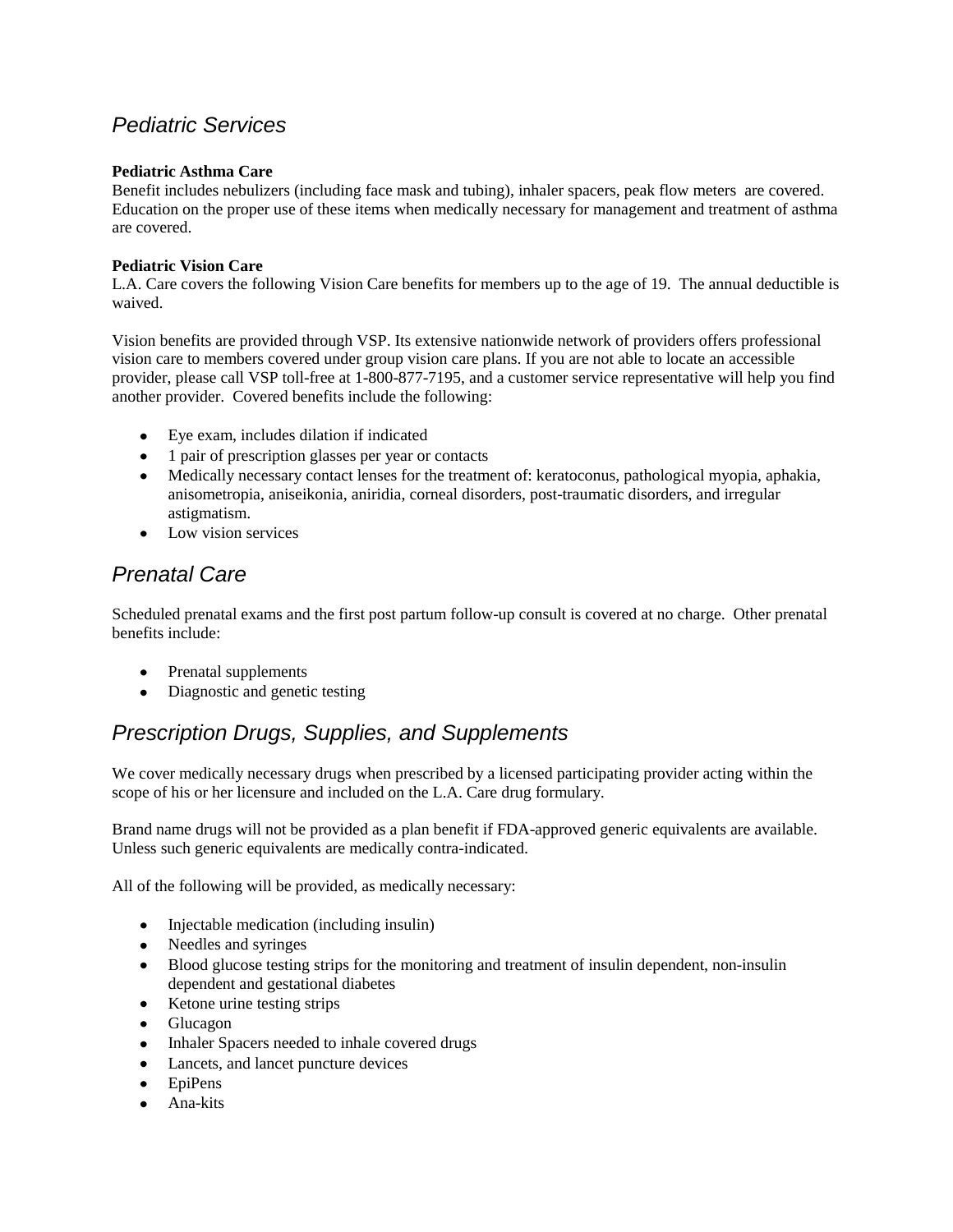With the exception of self-administered injectable drugs listed in the L.A. Care formulary (in the "How to Get Your Prescriptions Filled" section) injectable medication must be administered in a physician facility to be covered.

L.A. Care will provide coverage for previously approved prescriptions provided that the drug was approved for a medical condition of the Enrollee and a participating provider continues to prescribe the drug for the medical condition.

### **Cost Sharing for outpatient drugs, supplies, and supplements**

The Cost Sharing for these items is as follows (for an explanation of the drug Deductible, see "Drug Deductible" below:

- Generic drugs (other than those described below)
- Subject to the drug Deductible, if applicable, Preferred brand-name drugs
- Subject to the drug Deductible, if applicable Non-preferred drugs

Amino acid–modified products used to treat congenital errors of amino acid metabolism (such as phenylketonuria) and elemental dietary enteral formula when used as a primary therapy for regional enteritis

- Emergency contraceptive pills
- Hematopoietic agents for dialysis
- Diaphragms and cervical caps

**Note:** If Charges for the drug, supply, or supplement are less than the Copayment, you will pay the lesser amount.

DRUG DEDUCTIBLE: In any calendar year, you must pay Charges for any brand-name items covered under this Section. until you meet your applicable drug deductible per member (or per family) during that calendar year, except that you do not need to meet the drug Deductible for the following items:

- Amino acid–modified products used to treat congenital errors of amino acid metabolism (such as phenylketonuria)
- Cancer chemotherapy drugs and certain critical adjuncts following a diagnosis of cancer
- Certain drugs for the treatment of life-threatening ventricular arrhythmias
- Diaphragms and cervical caps
- Drugs for the treatment of tuberculosis
- Elemental dietary enteral formula when used as a primary therapy for regional enteritis
- Emergency contraceptive pills
- $\bullet$ Hematopoietic agents for dialysis and for the treatment of anemia in chronic renal insufficiency
- Human growth hormone for long-term treatment of pediatric patients with growth failure from lack of adequate endogenous growth hormone secretion
- In connection with a transplant, immunosuppressants and ganciclovir and ganciclovir prodrugs for the treatment of cytomegalovirus
- Low molecular weight heparin for acute therapy for life-threatening thrombotic disorders
- Phosphate binders for dialysis patients for the treatment of hyperphosphatemia in end-stage renal  $\bullet$ disease

The only payments that count toward this drug Deductible are those you make under this Evidence of Coverage for covered brand-name drugs that are subject to this drug Deductible. After you meet the drug Deductible, you pay the applicable Copayments or Coinsurance for these items for the remainder of the calendar year.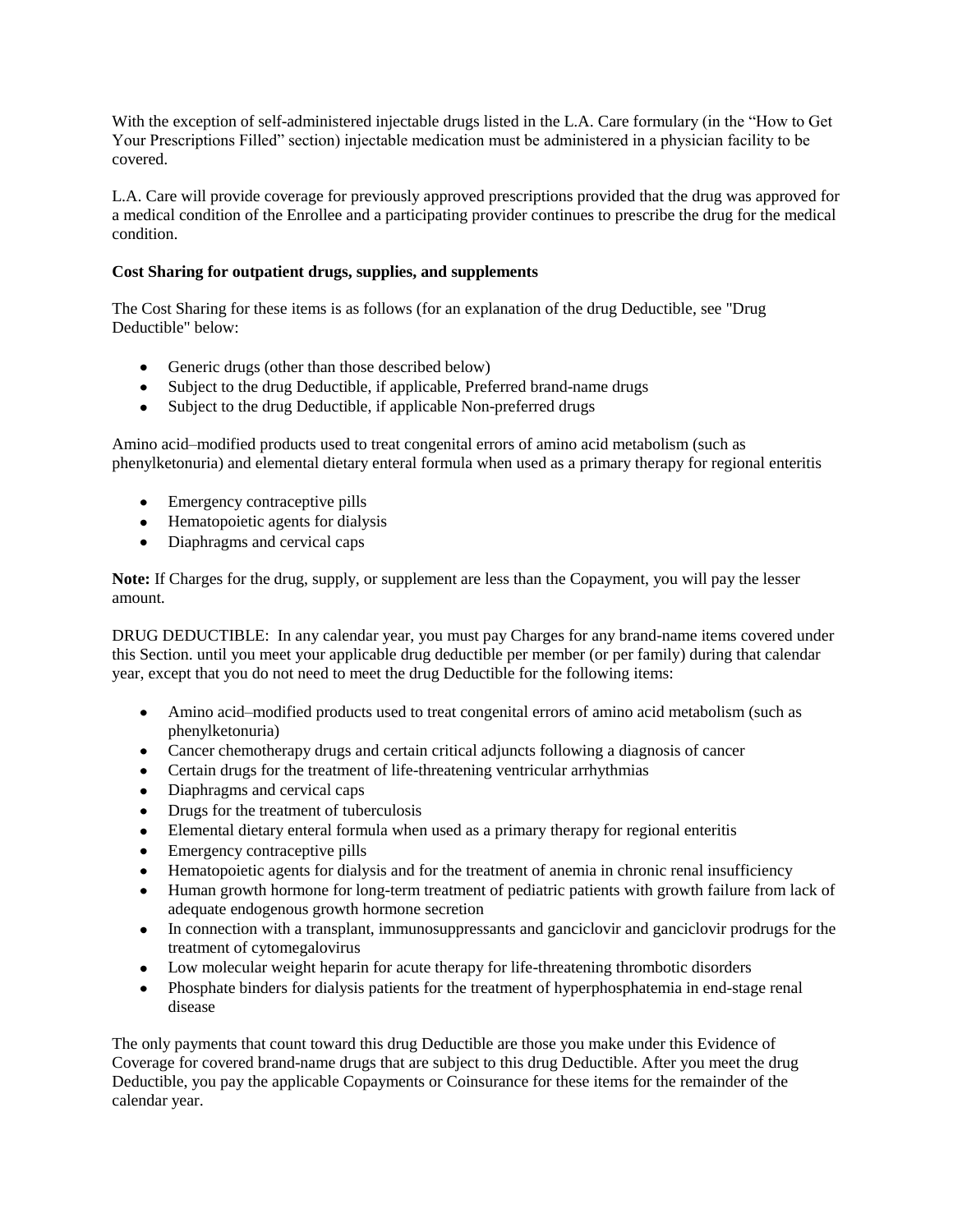# **Exclusions:**

- Experimental or investigational drugs, unless accepted for use by professionally recognized standards of practice;
- Drugs or medications prescribed for cosmetic purposes;
- Most over-the-counter medicines, including non-prescription ointments, foams, etc.; medications not requiring a written prescription order (except insulin);
- Dietary supplements/medical foods (except for medically prescribed formulas or special food products to treat Phenylketonuria [PKU], appetite suppressants or any other diet drugs or medications as medically necessary for morbid obesity);
- Hair loss or growth treatments: Items and services when prescribed for the promotion, prevention, or other treatment of hair loss or hair growth;
- Disposable supplies for home use, such as bandages, gauze, tape, antiseptics, dressings, Ace-type bandages, and diapers, underpads, and other incontinence supplies;
- Any requested packaging (such as dose packaging) other than the dispensing pharmacy's standard packaging;
- Compounded products unless the drug is listed on our drug formulary or one of the ingredients requires a prescription by law; and
- Drugs prescribed to shorten the duration of the common cold.

# *Preventive Care Services*

We cover a variety of Preventive Care Services. Periodic health exams include all routine diagnostic testing and laboratory services. These include, but are not limited to:

- Periodic health maintenance exams, including well-woman exams
- Immunizations, consistent with the most current version of the Recommended Childhood Immunization Schedule/United States adopted by the Advisory Committee on Immunization Practices (ACIP).
- Sexually Transmitted Disease (STD) tests
- Cytology exams on a reasonable periodic basis
- Immunizations required for travel
- Other age appropriate immunizations
- $\bullet$ Acquired Immune Deficiency Syndrome (AIDS) vaccine
- Osteoporosis Services
- $\bullet$ Eye examinations:
- $\bullet$ Routine exam
- Eye refractions to determine the need for corrective lenses
- Dilated retinal eye exams
	- o Health education
	- o All generally medically accepted cancer screening tests including, but not limited to:
- Breast Cancer Screening
- Prostate Cancer Screening
- General Cancer Screening
- Mammography Services
- Cervical Cancer Screening
- Diesthlybestrol Services  $\bullet$ 
	- o Well baby care during the first two years of life, including:
- Newborn hospital visits newborn screenings
- Newborn health examinations, and other office visits, consistent with the most current  $\bullet$ recommendations for Preventative Pediatric Health Care as adopted by the American Academy of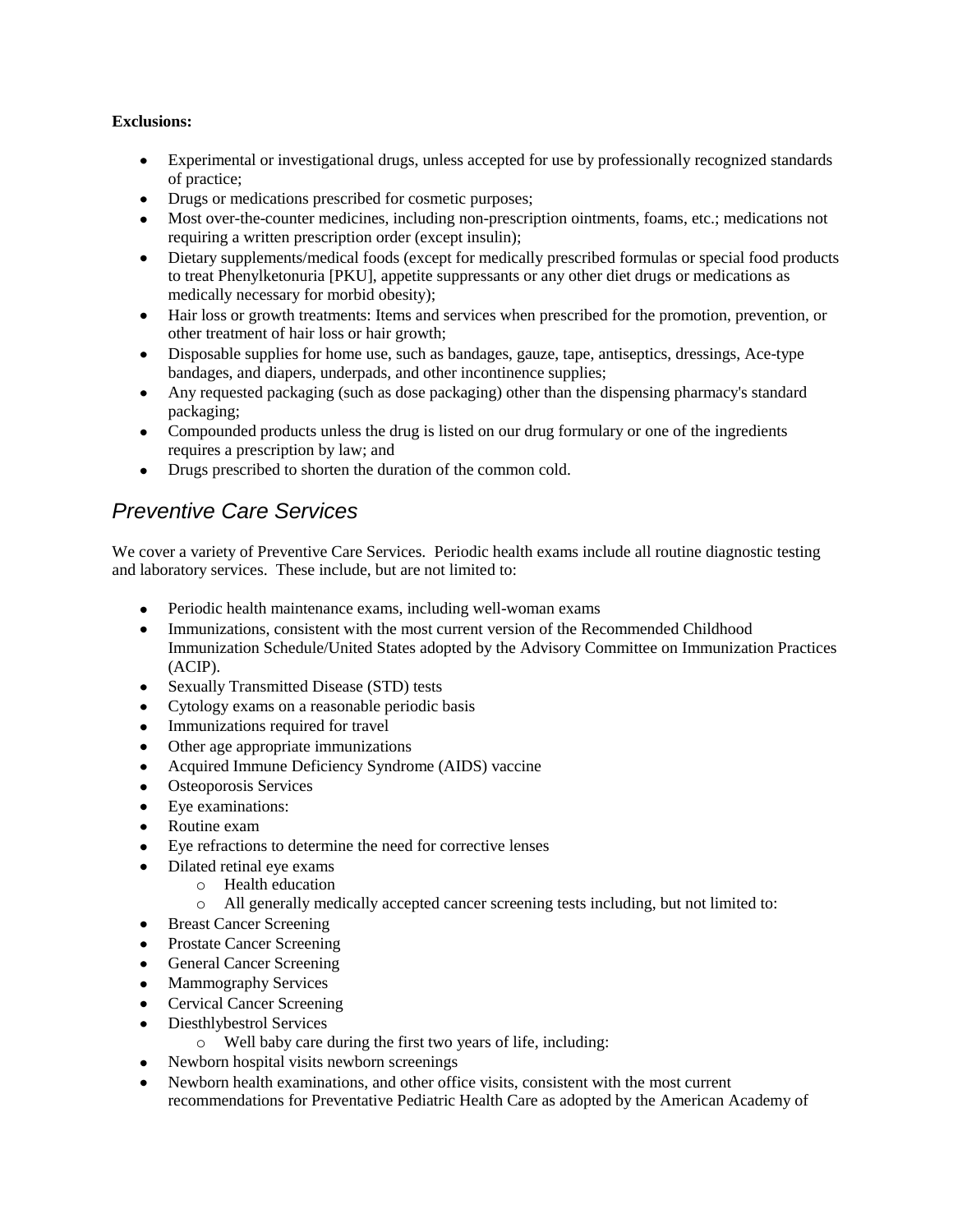Pediatrics; and consistent with the most current version of the Recommended Childhood Immunization Schedule/United States, adopted by the Advisory Committee on Immunization Practices (ACIP).

### **Exclusions**

Members will only receive exams related to their medical needs. For example, a parent's desire for physical exam will not be covered.

# *Professional Services, Office Visits and Outpatient Services*

We cover medically necessary services and consultations by physicians or other licensed health care providers acting within the scope of his or her license, professional office, inpatient hospital, skilled nursing, home, hospice, and urgent care visits, when medically necessary. Your cost sharing will vary based on the type of provider you see, the location where you receive the services, and the scope of services that you receive. Most PCP consultations, exams, and treatment

- Most Specialist consultations, exams, and treatment
- Other Practitioner consultations (Physician Assistant; Nurse Practitioner)
- Routine physical maintenance exams
- Well-child preventive exams (through age 23 months)
- Urgent care consultations
- Physical Therapist Home Health
- Physical Therapist Hospital Outpatient

# *Prosthetic and Orthotic Devices*

We do not cover most prosthetic and orthotic devices, but we do cover devices as described in this "Prosthetic and Orthotic Devices" section if all of the following requirements are met:

- The device is in general use, intended for repeated use, and primarily and customarily used for medical purposes
- The device is the standard device that adequately meets your medical needs
- You receive the device from the provider or vendor that we select

Coverage includes fitting and adjustment of these devices, their repair or replacement (unless due to loss or misuse), and Services to determine whether you need a prosthetic or orthotic device. If we cover a replacement device, then you pay the Cost Sharing that you would pay for obtaining that device.

#### **Internally implanted devices**

We cover prosthetic and orthotic devices, such as pacemakers, intraocular lenses, cochlear implants, osseointegrated hearing devices, and hip joints, if they are implanted during a surgery that we are covering under another section of this section. We cover these devices.

#### **External devices**

We cover the following external prosthetic and orthotic devices.

- Prosthetic devices and installation accessories to restore a method of speaking following the removal  $\bullet$ of all or part of the larynx (this coverage does not include electronic voice-producing machines, which are not prosthetic devices)
- Prostheses needed after a Medically Necessary mastectomy, including:
- Custom-made prostheses when Medically Necessary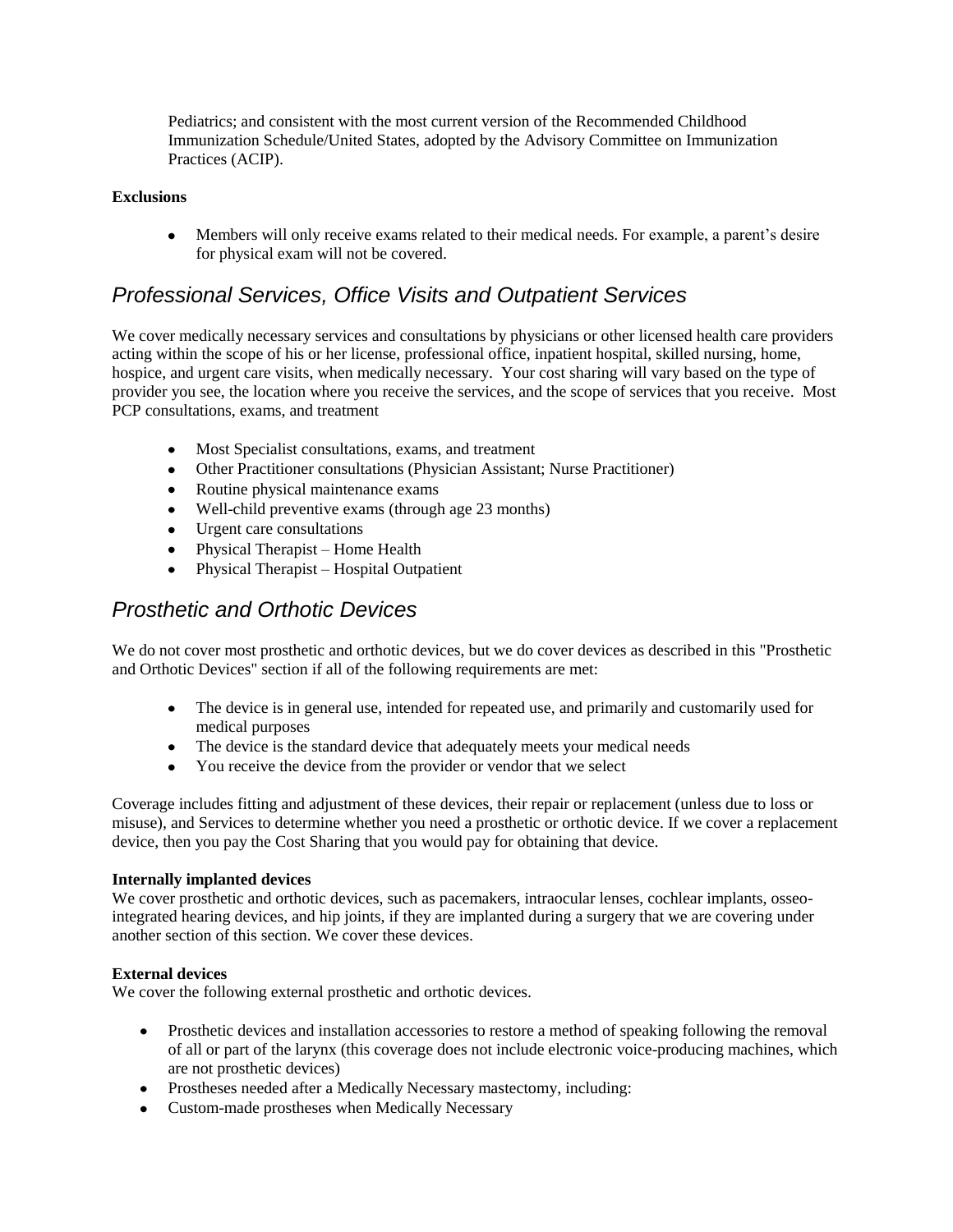- Up to three brassieres required to hold a prosthesis every 12 months
- Podiatric devices (including footwear) to prevent or treat diabetes-related complications when prescribed by a participating physician or by a participating provider who is a podiatrist
- Compression burn garments and lymphedema wraps and garments
- Enteral formula for Members who require tube feeding in accord with Medicare guidelines
- Prostheses to replace all or part of an external facial body part that has been removed or impaired as a result of disease, injury, or congenital defect

# **Prosthetic and orthotic devices exclusions**

- Multifocal intraocular lenses and intraocular lenses to correct astigmatism
- Nonrigid supplies, such as elastic stockings and wigs, except as otherwise described above in this "Prosthetic and Orthotic Devices" section
- Comfort, convenience, or luxury equipment or features
- Shoes or arch supports, even if custom-made, except footwear described above in this "Prosthetic and Orthotic Devices" section for diabetes-related complications

# *Reconstructive Surgery*

We cover the following reconstructive surgery Services:

- Reconstructive surgery to correct or repair abnormal structures of the body caused by congenital  $\bullet$ defects, developmental abnormalities, trauma, infection, tumors, or disease, if a participating physician determines that it is necessary to improve function, or create a normal appearance, to the extent possible.
- Following Medically Necessary removal of all or part of a breast, we cover reconstruction of the breast, surgery and reconstruction of the other breast to produce a symmetrical appearance, and treatment of physical complications, including lymphedemas

Additional covered reconstructive surgery services include:

- Outpatient consultations, exams, and treatment
- Outpatient surgery: if it is provided in an outpatient or ambulatory surgery center or in a hospital operating room, or if it is provided in any setting and a licensed staff member monitors your vital signs as you regain sensation after receiving drugs to reduce sensation or to minimize discomfort.
- Hospital inpatient care (including room and board, drugs, and participating physician Services)

#### **Services not covered under this "Reconstructive Surgery" section**

Coverage for the following Services is described under these headings in this section:

- Dental and orthodontic Services that are an integral part of reconstructive surgery for cleft palate (refer to "Dental and Orthodontic Services")
- Outpatient imaging and laboratory (refer to "Outpatient Imaging and Laboratory, and Special Procedures")
- Outpatient prescription drugs (refer to "Outpatient Drugs, Supplies, and Supplements")
- Prosthetics and orthotics (refer to "Prosthetic and Orthotic Devices")

#### **Reconstructive Surgery Exclusions**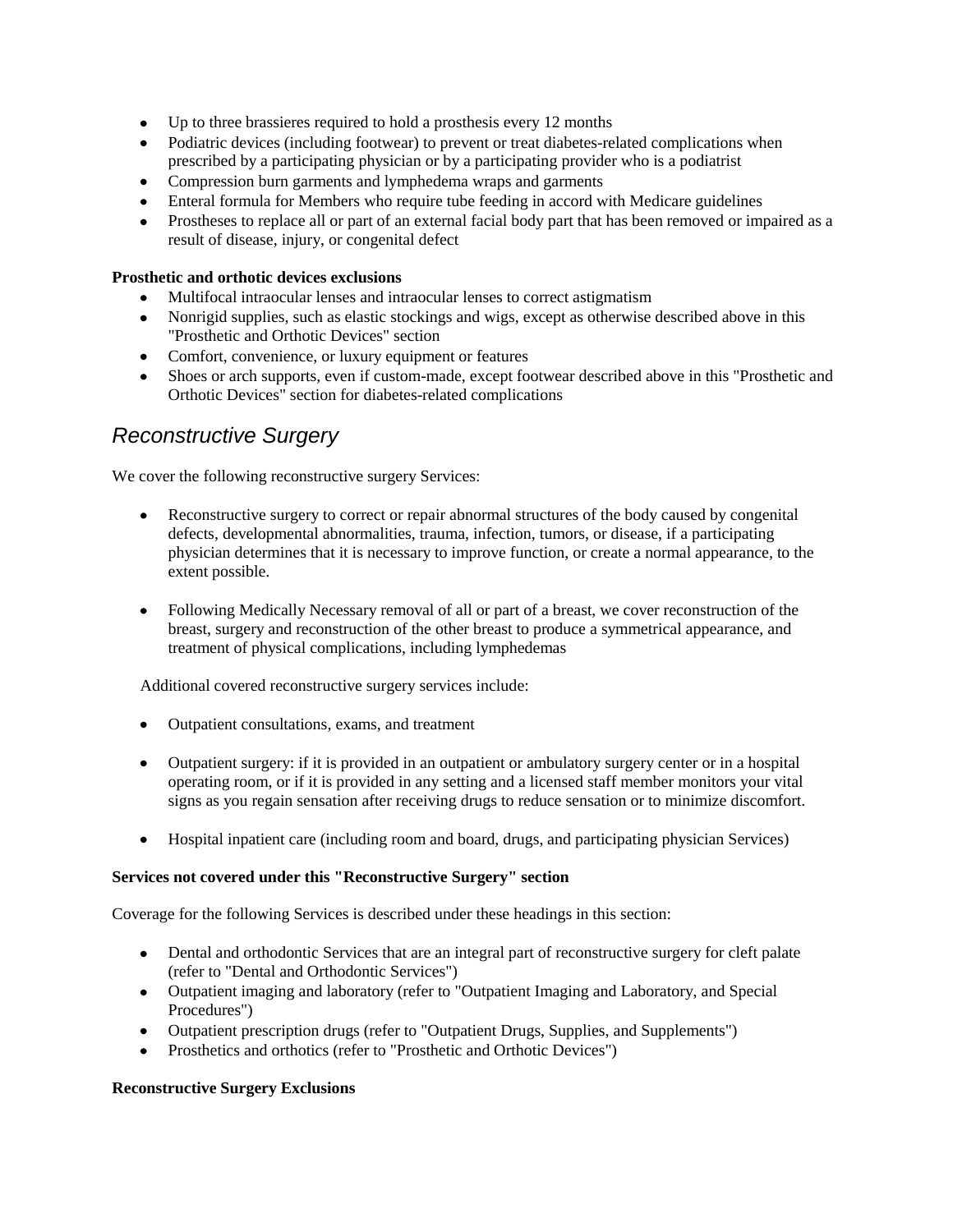- Surgery that, in the judgment of a participating physician specializing in reconstructive surgery, offers only a minimal improvement in appearance
- Surgery that is performed to alter or reshape normal structures of the body in order to improve appearance

# *Therapy – Physical, Occupational, Speech, and Other*

- Occupational therapy is used to improve and maintain a patient's daily living skills because of a disability or injury.
- Physical therapy uses exercise to improve and maintain a patient's ability to function after an illness or injury.
- Speech therapy is used to treat speech problems.
- Water Therapy and Massage Therapy are covered as medically necessary.

Therapy is covered and may be provided in a medical office or other appropriate outpatient setting, hospital, skilled nursing facility, or home. L.A. Care may require periodic evaluations as long as medically necessary therapy is provided.

# *Transplants*

L.A. Care covers medically necessary transplants of organs, tissue, or bone marrow, which are not experimental or investigational in nature. We cover transplants of organs, tissue, or bone marrow if your physician provides a written referral for care to a transplant facility. After the referral to a transplant facility, the following applies:

- If either your Medical Group or the referral facility determines that you do not satisfy its respective criteria for a transplant, we will only cover Services you receive before that determination is made
- Health Plan, participating hospitals, your Medical Group, and participating physicians are not responsible for finding, furnishing, or ensuring the availability of an organ, tissue, or bone marrow donor
- In accord with our guidelines for Services for living transplant donors, we provide certain donationrelated Services for a donor, or an individual identified by the Medical Group as a potential donor, whether or not the donor is a Member. These Services must be directly related to a covered transplant for you, which may include certain Services for harvesting the organ, tissue, or bone marrow and for treatment of complications. Our guidelines for donor Services are available by calling our Member Service Call Center
- We provide or pay for donation-related Services for actual or potential donors (whether or not they are Members) in accord with our guidelines for donor Services).

If your transplant is denied on the basis that it is experimental or investigational in nature, please refer to the "Grievance & Appeals" section for information about your right to an "Independent Medical Review for Denials of Experimental/Investigational Therapies."

For covered transplant Services that you receive, you will pay the **Cost Sharing you would pay if the Services were not related to a transplant.** For example, see "Hospital Inpatient Care" in this section for the Cost Sharing that applies for hospital inpatient care.

# **California Children's Services (CCS)**

Children needing specialized medical care may be eligible for the California Children's Services (CCS) program.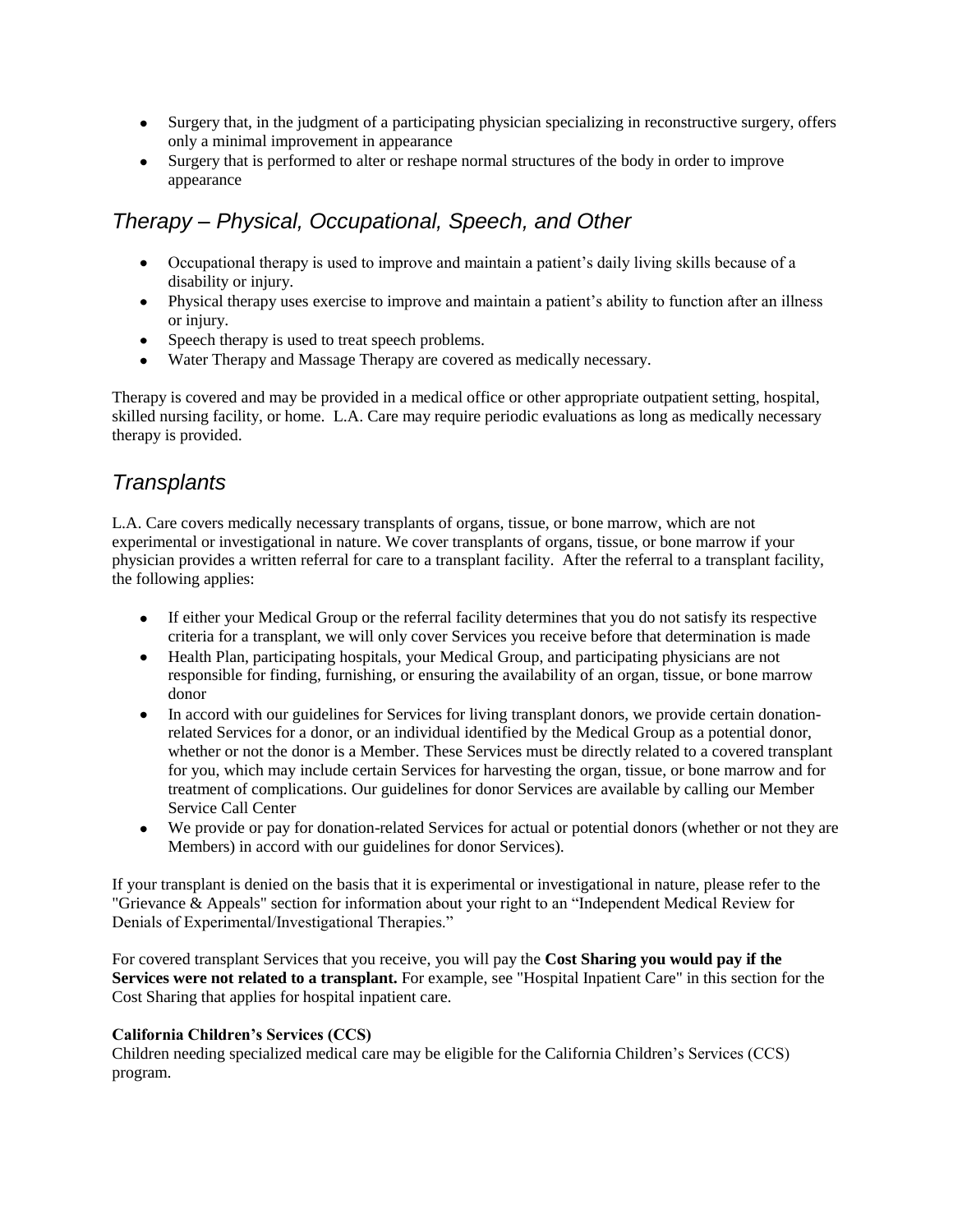CCS is a California medical program that treats children with certain physical conditions and who need specialized medical care. This program is available to all children in California whose families meet certain medical, financial and residential eligibility requirements. Services provided through the CCS program are coordinated by the local county CCS office.

If a member's PCP suspects or identifies a possible CCS eligible condition, he/she may refer the member to the local county CCS program. The CCS program (local or the CCS Regional Office) will determine if the member's condition is eligible for CCS services.

If determined to be eligible for CCS services, a L.A. Care Covered™ Member continues to stay enrolled in the QHP product. He or she will be referred and should receive treatment for the CCS eligible condition through the specialized network of CCS providers and/or CCS approved specialty centers. These CCS providers and specialty centers are highly trained to treat CCS eligible conditions. L.A. Care will continue to provide primary care and prevention services that are not related to the CCS eligible conditions, as described in this document. L.A. Care will also work with the CCS program to coordinate care provided by both the CCS program and the plan. L.A. Care will continue to provide all other medical services not related to CCS diagnosis.

The CCS office must verify residential status for each child in the CCS program. If your child is referred to the CCS program, you will be asked to complete a short application to verify residential status, financial eligibility and ensure coordination of your child's care after the referral has been made. Additional information about the CCS program can be obtained by calling the Los Angeles County CCS program at 1-800-288-4584 for more information.

#### **Exclusions and Limitations**

#### **Exclusions**

The items and services listed in this "Exclusions" section are excluded from coverage. These exclusions apply to all Services that would otherwise be covered under this Subscriber Agreement & Member Handbook regardless of whether the services are within the scope of a provider's license or certificate. Additional exclusions that apply only to a particular benefit are listed in the description of that benefit in the "Plan Benefits" section.

### **Adult hearing aids Adult routine dental services Artificial insemination and conception by artificial means**

All Services related to artificial insemination and conception by artificial means, such as: ovum transplants, gamete intrafallopian transfer (GIFT), semen and eggs (and Services related to their procurement and storage), in vitro fertilization (IVF), and zygote intrafallopian transfer (ZIFT).

**Biofeedback services**, unless the treatment is prescribed by a licensed physician and surgeon or by a licensed psychologist as Behavioral Health Treatment for pervasive developmental disorder or autism, and such treatment is provided pursuant to a treatment plan administered by qualified autism providers.

#### **Certain exams and Services**

Physical exams and other Services (1) required for obtaining or maintaining employment or participation in employee programs, (2) required for insurance or licensing, or (3) on court order or required for parole or probation. This exclusion does not apply if a participating physician determines that the Services are Medically Necessary.

#### **Cosmetic Services**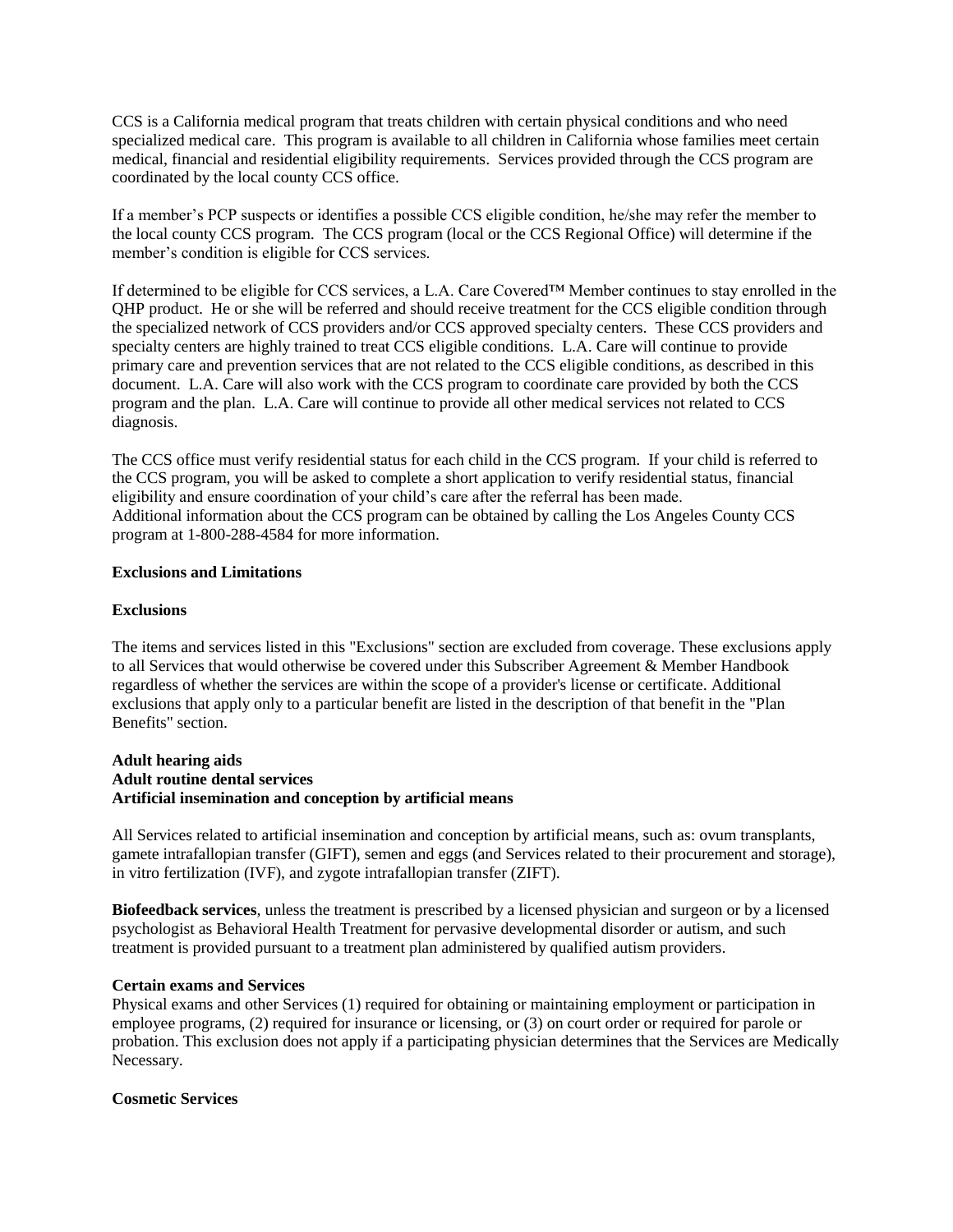Services that are intended primarily to change or maintain your appearance, except that this exclusion does not apply to any of the following:

Services covered under "Reconstructive Surgery" in the "Plan Benefits" section

The following devices covered under "Prosthetic and Orthotic Devices" in the "Plan Benefits" section: testicular implants implanted as part of a covered reconstructive surgery, breast prostheses needed after a mastectomy, and prostheses to replace all or part of an external facial body part.

#### **Chiropractic Services**

Chiropractic Services and the Services of a chiropractor.

#### **Custodial care**

Assistance with activities of daily living (for example: walking, getting in and out of bed, bathing, dressing, feeding, toileting, and taking medicine). This exclusion does not apply to assistance with activities of daily living that is provided as part of covered hospice, Skilled Nursing Facility, or inpatient hospital care.

#### **Dental and orthodontic Services**

Dental and orthodontic Services such as X-rays, appliances, implants, Services provided by dentists or orthodontists, dental Services following accidental injury to teeth, and dental Services resulting from medical treatment such as surgery on the jawbone and radiation treatment.

This exclusion does not apply to Services covered under "Dental and Orthodontic Services" in the "Plan Benefits" section.

#### **Disposable supplies**

Disposable supplies for home use, such as bandages, gauze, tape, antiseptics, dressings, Ace-type bandages, and diapers, underpads, and other incontinence supplies. This exclusion does not apply to disposable supplies covered under "Durable Medical Equipment for Home Use," "Home Health Care," "Hospice Care," "Ostomy and Urological Supplies," and "Outpatient Drugs, Supplies, and Supplements" in the "Plan Benefits" section.

#### **Hair loss or growth treatment**

Items and services when prescribed for the promotion, prevention, or other treatment of hair loss or hair growth.

#### **Infertility Services**

Services related to the diagnosis and treatment of infertility.

#### **Items and services that are not health care items and services**

- For example, we do not cover:
- Teaching manners and etiquette
- Teaching and support services to develop planning skills such as daily activity planning and project or task planning
- Items and services that increase academic knowledge or skills
- Teaching and support services to increase intelligence
- Academic coaching or tutoring for skills such as grammar, math, and time management
- Teaching you how to read, whether or not you have dyslexia  $\bullet$
- Educational testing
- Teaching art, dance, horse riding, music, play or swimming  $\bullet$
- Teaching skills for employment or vocational purposes
- Vocational training or teaching vocational skills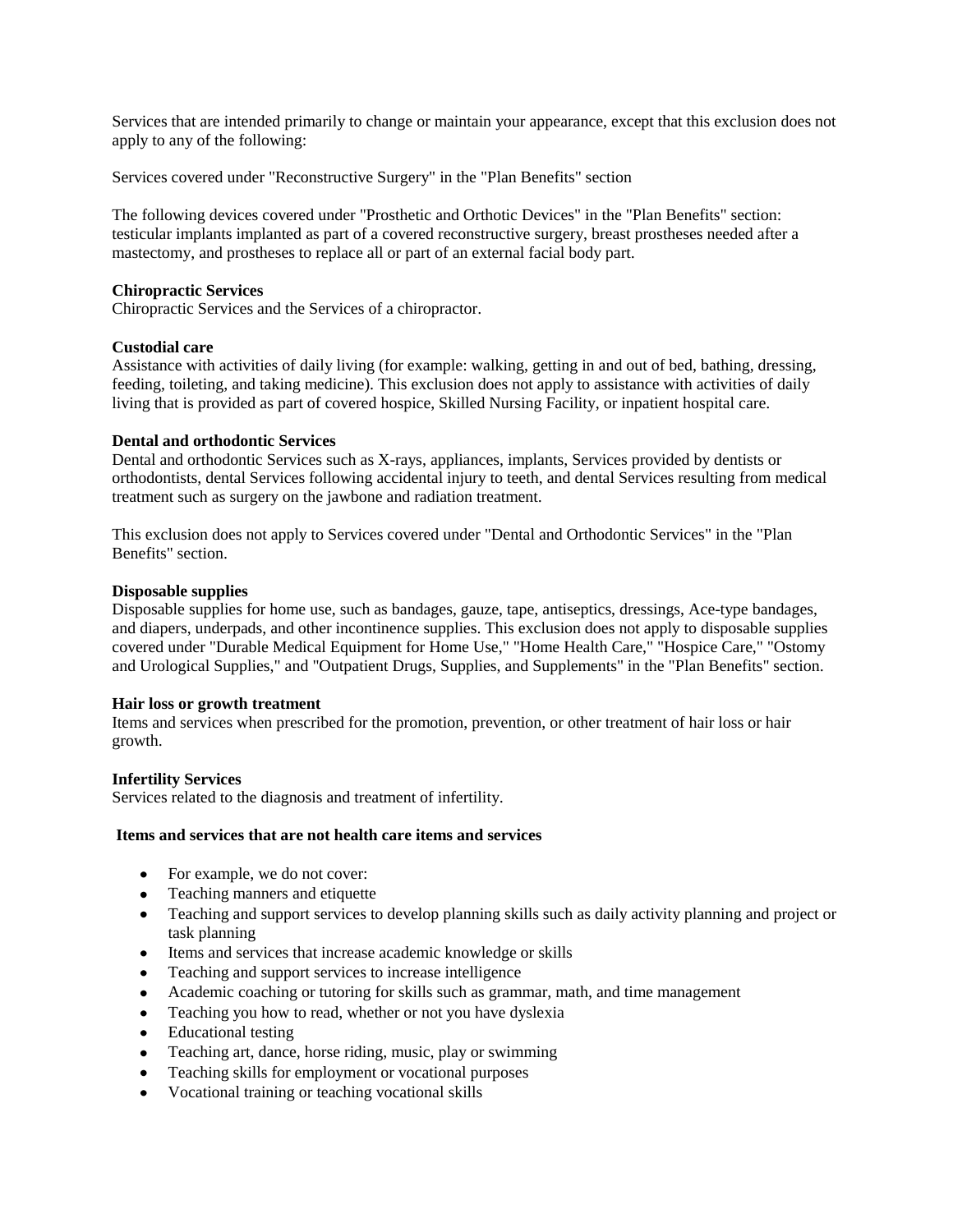- Professional growth courses
- Training for a specific job or employment counseling

#### **Items and services to correct refractive defects of the eye**

Items and services (such as eye surgery or contact lenses to reshape the eye) for the purpose of correcting refractive defects of the eye such as myopia, hyperopia, or astigmatism.

### **Long-term care benefits**

Includes long-term skilled nursing care in a licensed facility, and respite care. (For short-term skilled nursing care or hospice benefits, please see Skilled Nursing Care under the "Plan Benefits" section.)

Non-medically necessary health care services

Any health care services, supplies, comfort items, procedures, or equipment that is not medically necessary. This includes private rooms in a hospital, unless medically necessary.

#### **Oral nutrition**

Outpatient oral nutrition, such as dietary supplements, herbal supplements, weight loss aids, formulas, and food.

This exclusion does not apply to any of the following:

- Amino acid–modified products and elemental dietary enteral formula covered under "Outpatient Drugs, Supplies, and Supplements" in the "Plan Benefits" section
- Enteral formula covered under "Prosthetic and Orthotic Devices" in the "Plan Benefits" section

#### **Other insurance**

Services covered by any other insurance or health care service plan. L.A. Care will provide the services at the time of need. (Please see the "Coordination of Benefits" section for details.)

#### **Residential care**

Care in a facility where you stay overnight, except that this exclusion does not apply when the overnight stay is part of covered care in a hospital, a Skilled Nursing Facility, inpatient respite care covered in the "Hospice Care" section, a licensed facility providing crisis residential Services covered under "Inpatient psychiatric hospitalization or intensive psychiatric treatment programs" in the "Mental Health Services" section.

#### **Routine foot care items and services**

Routine foot care items and services that are not Medically Necessary.

#### **Services not approved by the federal Food and Drug Administration**

Drugs, supplements, tests, vaccines, devices, radioactive materials, and any other Services that by law require federal Food and Drug Administration (FDA) approval in order to be sold in the U.S. but are not approved by the FDA. This exclusion does not apply to any of the following:

- Experimental or investigational Services when an investigational application has been filed with the FDA and the manufacturer or other source makes the Services available to you or L.A. Care through an FDA-authorized procedure, except that we do not cover Services that are customarily provided by research sponsors free of charge to enrollees in a clinical trial or other investigational treatment protocol
- Services covered under "Clinical Trials" in the "Plan Benefits" section  $\bullet$

If L.A. Care denies your request for services based on the determination that the services are experimental or investigational, you may request an Independent Medical Review. For information about the Independent